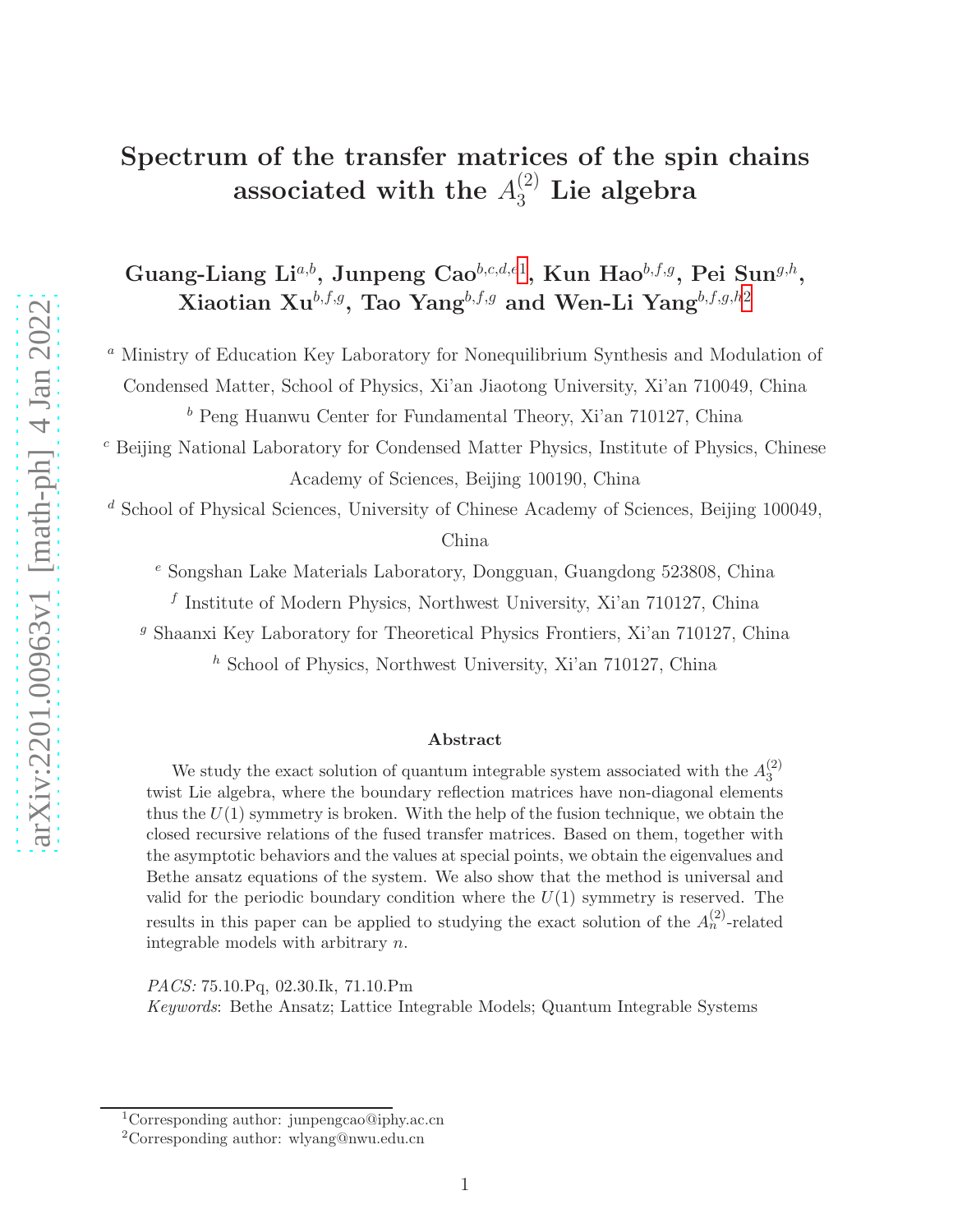## 1 Introduction

Since the pioneer work of Sklyanin [\[1\]](#page-21-0), the quantum integrable systems with open boundary conditions draw many attentions. The open boundary conditions are characterized by the reflection matrices. The integrability of the system requires that the reflection matrix satisfies the reflection equation. If the reflection matrix is diagonal, the conventional Bethe ansatz methods including the coordinate [\[2\]](#page-21-1) and algebraic [\[3](#page-21-2)[–5\]](#page-21-3) ones can be applied to solve it successfully. However, if the reflection matrix has some non-diagonal elements, the  $U(1)$ symmetry is broken and these traditional methods do not work because of lacking the vacuum/reference state. Then many interesting methods such as the q-Qnsager alegebra [\[6–](#page-21-4)[9\]](#page-21-5), the separation of variables [\[10](#page-21-6)[–13\]](#page-21-7), the off-diagonal Bethe ansatz (ODBA) [\[14,](#page-22-0) [15\]](#page-22-1), and the modified algebraic Bethe ansatz [\[16](#page-22-2)[–19\]](#page-22-3) have been proposed.

Recently, the study of quantum integrable systems with high ranks becomes a hot topic due to the many applications in the quantum field theory, AdS/CFT correspondence in string theory and high energy physics. The most typical and simple case is the integrable models associated with A-series Lie algebras. The model with periodic or diagonal open boundary conditions have been studied extensively [\[20,](#page-22-4) [21\]](#page-22-5). Then the results of the system with non-diagonal boundary reflections are necessary. The exact solution of  $su(n)$  invariant quantum spin chain, which is connected with the  $A_n^{(1)}$  Lie algebra, has been obtained by using the nested ODBA [\[22\]](#page-22-6). The next task is to study the quantum integrable models associated with the  $A_n^{(2)}$  twist Lie algebra. For the simplest case, the exact solution of Izergin-Korepin model [\[23\]](#page-22-7), which is connected with the  $A_2^{(2)}$  Lie algebra, with generic integrable open boundary condition has been obtained [\[24\]](#page-22-8). However, the results with  $n \geq 3$  are still missing. We shall note that the generic integrable boundary reflection of quantum integrable models related with other twist Lie algebra such as  $D_n^{(2)}$  is also an interesting issue [\[25](#page-22-9)[–28\]](#page-23-0).

In this paper, we study the exact solution of the  $A_3^{(2)}$  model with open boundary condition where the reflection matrices have non-diagonal elements. We use the fusion technique [\[29–](#page-23-1)[34\]](#page-23-2). We find that the fusion properties of present system are quite different from the  $A<sub>n</sub><sup>(1)</sup>$  case. In the latter case, only the anti-symmetric fusion is used. For the present case, the R-matrix has two degenerated points. Based on this fact, we obtain two projectors. These two projectors give different fused behaviors. With the help of fused transfer matrices, we find that the fusion processes can be closed. From the analyzing of polynomials, instead of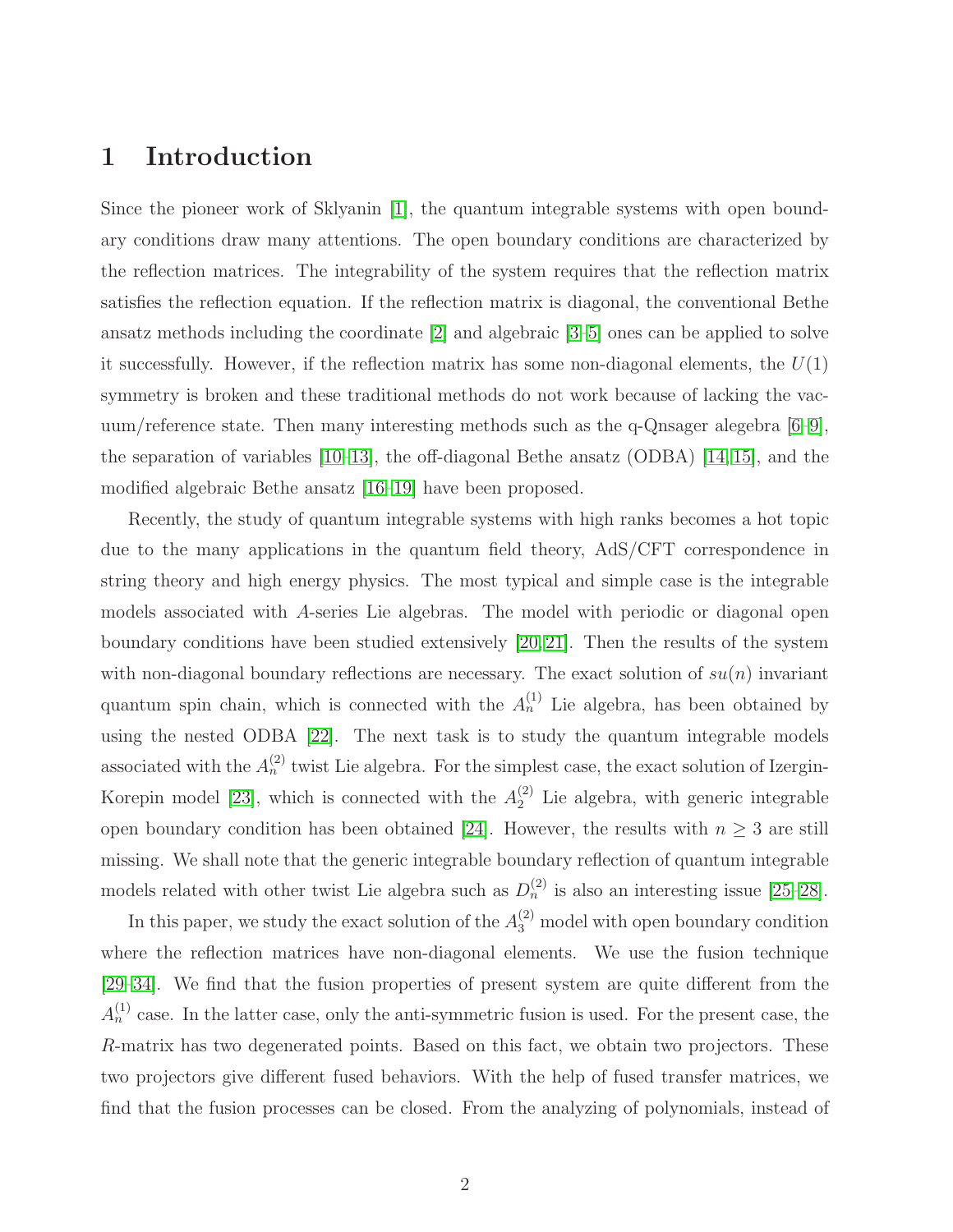constructing the eigenstates, we obtain the eigenvalues of the system, where the asymptotic behaviors and special points are used. Then we obtain the energy spectrum of the model Hamiltonian. In order to show the universality of this method, we also give the corresponding results of the system with periodic boundary condition.

The paper is organized as follows. In section 2, we give the description of the model, where the transfer matrix, Hamiltonian, R-matrix and reflection matrices are introduced. In section 3, we study the fusion properties. In section 4, the closed recursive fusion relations among the fused transfer matrices are given. In section 5, by constructing the inhomogeneous  $T - Q$  relations, we obtain the eigenvalues and the corresponding Bethe ansatz equations of the system with non-diagonal boundary reflections. In section 6, the results associated with the periodic boundary condition are given. The summary of main results and some concluding remarks are presented in section 7. Some detailed calculations are given in Appendix A.

# 2 Associated conserved quantities

For the open boundary condition, the one-dimensional quantum integrable systems associated with the  $A_3^{(2)}$  $t_3^{(2)}$  twist Lie algebra is generated by the transfer matrix  $t(u)$ 

<span id="page-2-1"></span>
$$
t(u) = tr_0\{K_0^+(u)T_0(u)K_0^-(u)\hat{T}_0(u)\},\tag{2.1}
$$

where  $u$  is the spectral parameter,  $tr_0$  means the trace in the four-dimensional auxiliary space  $V_0$ ,  $K_0^-(u)$  is the reflection matrix at one end and is defined in the auxiliary space  $V_0$ ,  $K_0^+(u)$  is the dual one at the other end,  $T_0(u)$  is the monodromy matrix and the  $\hat{T}_0(u)$  is the reflecting one.  $T_0(u)$  and  $\hat{T}_0(u)$  are constructed by the R-matrices as [\[1\]](#page-21-0)

<span id="page-2-2"></span>
$$
T_0(u) = R_{01}(u - \theta_1)R_{02}(u - \theta_2) \cdots R_{0N}(u - \theta_N),
$$
\n(2.2)

$$
\hat{T}_0(u) = R_{N0}(u + \theta_N) \cdots R_{20}(u + \theta_2) R_{10}(u + \theta_1).
$$
\n(2.3)

Here  $\{\theta_j | j = 1, \dots, N\}$  are the inhomogeneous parameters and N is the number of sites. The subscript j means the four-dimensional quantum space  $V_j$ . Thus the physical space is  $\otimes_{j=1}^{N} V_j$ . The R-matrix defined in the tensor space  $V_1 \otimes V_2$  is the 16 × 16 matrix [\[35\]](#page-23-3)

<span id="page-2-0"></span>
$$
R_{12}(u) = a(u) \sum_{\alpha \neq \alpha'} [e_1]_{\alpha}^{\alpha} \otimes [e_2]_{\alpha}^{\alpha} + b(u) \sum_{\alpha \neq \beta, \beta'} [e_1]_{\alpha}^{\alpha} \otimes [e_2]_{\beta}^{\beta}
$$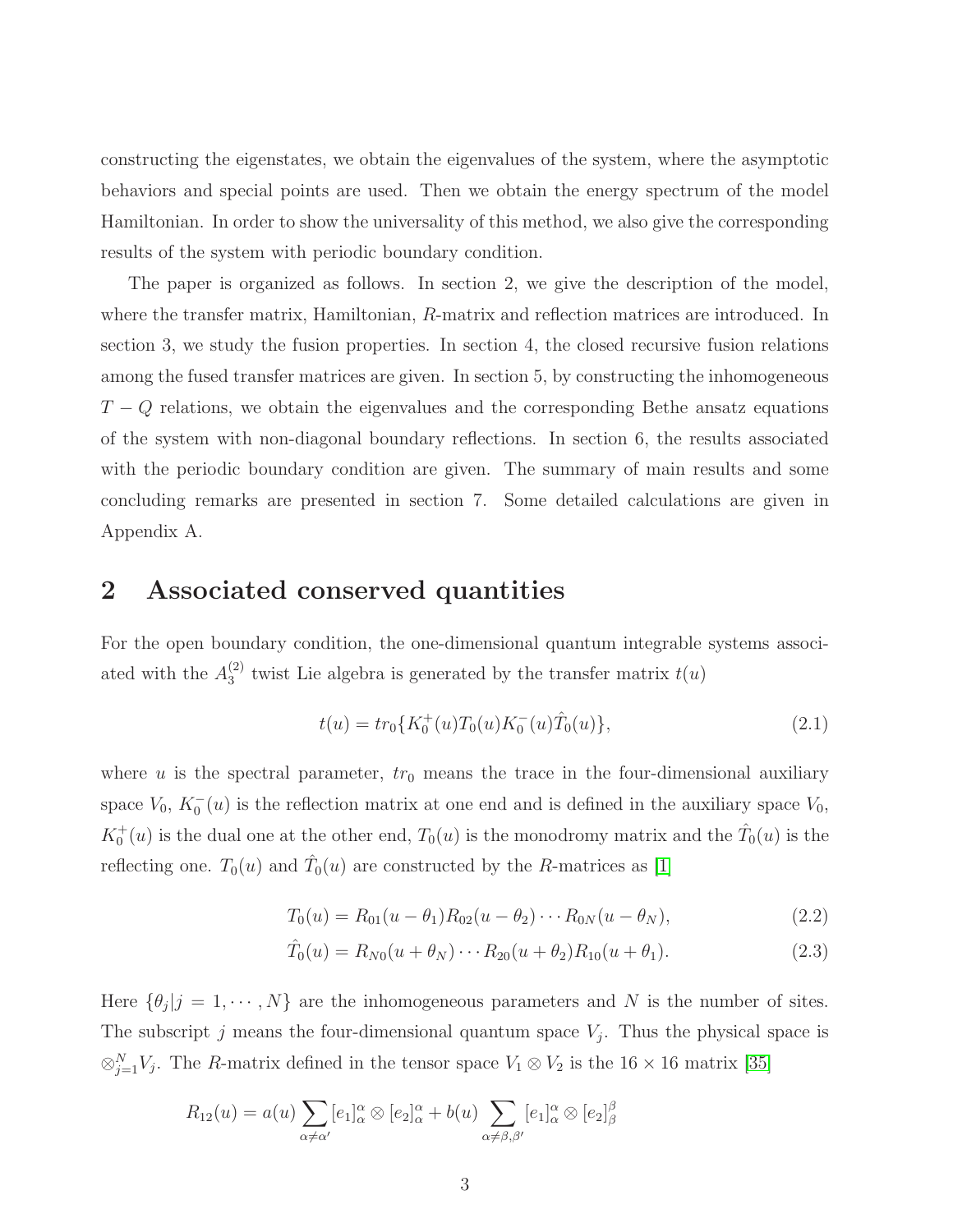$$
+\Big\{e(u)\sum_{\alpha<\beta,\alpha\neq\beta'}+\bar{e}(u)\sum_{\alpha>\beta,\alpha\neq\beta'}\Big\}[e_{1}]^{\alpha}_{\beta}\otimes[e_{2}]^{\beta}_{\alpha}+\sum_{\alpha,\beta}a_{\alpha\beta}(u)[e_{1}]^{\alpha}_{\beta}\otimes[e_{2}]^{\alpha'}_{\beta'},\quad(2.4)
$$

where  $\alpha, \beta = 1, \dots, 4, \alpha' = 5 - \alpha, \beta' = 5 - \beta, [e_k]_{\beta}^{\alpha}$  is the  $4 \times 4$  Weyl basis of the space  $V_k$ . The matrix elements in Eq.[\(2.4\)](#page-2-0) are

$$
a(u) = 2\sinh\left(\frac{u}{2} - \eta\right)\cosh\left(\frac{u}{2} - 2\eta\right), \quad b(u) = 2\sinh\frac{u}{2}\cosh\left(\frac{u}{2} - 2\eta\right),
$$
  
\n
$$
e(u) = -2e^{-\frac{u}{2}}\sinh\eta\cosh\left(\frac{u}{2} - 2\eta\right), \quad \bar{e}(u) = e^u e(u),
$$
  
\n
$$
a_{\alpha\beta}(u) = 2\sinh\eta e^{\mp\frac{u}{2}} \Big[ \mp e^{(\pm 2 + \bar{\alpha} - \bar{\beta})\eta}\sinh\frac{u}{2} - \delta_{\alpha\beta'}\cosh\left(\frac{u}{2} - 2\eta\right) \Big], \text{ if } \alpha \leq \beta,
$$
  
\n
$$
a_{\alpha\beta}(u) = 2\sinh\frac{u}{2}\cosh\left(\frac{u}{2} - \eta\right), \text{ if } \alpha = \beta, \alpha \neq \alpha', \tag{2.5}
$$

where  $\eta$  is the crossing parameter,  $\bar{\alpha} = \alpha + \frac{1}{2}$  $\frac{1}{2}$  if  $1 \le \alpha \le 2$  and  $\bar{\alpha} = \alpha - \frac{1}{2}$  $\frac{1}{2}$  if  $3 \leq \alpha \leq 4$ . The  $R$ -matrix  $(2.4)$  has the properties

unitarity: 
$$
R_{12}(u)R_{21}(-u) = \rho_1(u) = a(u)a(-u),
$$
  
\ncrossing unitarity:  $R_{12}(u)^{t_1}M_1R_{21}(-u+8\eta+2i\pi)^{t_1}M_1^{-1}$   
\n
$$
= R_{12}(u)^{t_2}M_2^{-1}R_{21}(-u+8\eta+2i\pi)^{t_2}M_2 = \rho_1(u-4\eta-i\pi),
$$
\nregularity:  $R_{12}(0) = \rho_1(0)^{\frac{1}{2}}\mathcal{P}_{12},$  (2.6)

where  $M_k$  is the 4 × 4 diagonal matrix  $M_k = diag(e^{2\eta}, 1, 1, e^{-2\eta}), \mathcal{P}_{12}$  is the permutation operator with the matrix elements  $[\mathcal{P}_{12}]_{\beta\delta}^{\alpha\gamma} = \delta_{\alpha\delta}\delta_{\beta\gamma}$ ,  $t_k$  denotes the transposition in the k-th space,  $R_{21}(u) = \mathcal{P}_{12}R_{12}(u)\mathcal{P}_{12}$ . Besides, the R-matrix [\(2.4\)](#page-2-0) satisfies the Yang-Baxter equation

<span id="page-3-2"></span>
$$
R_{12}(u-v)R_{13}(u)R_{23}(v) = R_{23}(v)R_{13}(u)R_{12}(u-v).
$$
\n(2.7)

The integrability of the system requires that the boundary reflection matrix  $K^-(u)$  satisfies the reflection equation

<span id="page-3-0"></span>
$$
R_{12}(u-v)K_1^-(u)R_{21}(u+v)K_2^-(v) = K_2^-(v)R_{12}(u+v)K_1^-(u)R_{21}(u-v), \qquad (2.8)
$$

while  $K^+(u)$  satisfies the dual one

<span id="page-3-1"></span>
$$
R_{12}(-u+v)K_1^+(u)M_1^{-1}R_{21}(-u-v+8\eta+2i\pi)M_1K_2^+(v)
$$
  
=  $K_2^+(v)M_1R_{12}(-u-v+8\eta+2i\pi)M_1^{-1}K_1^+(u)R_{21}(-u+v).$  (2.9)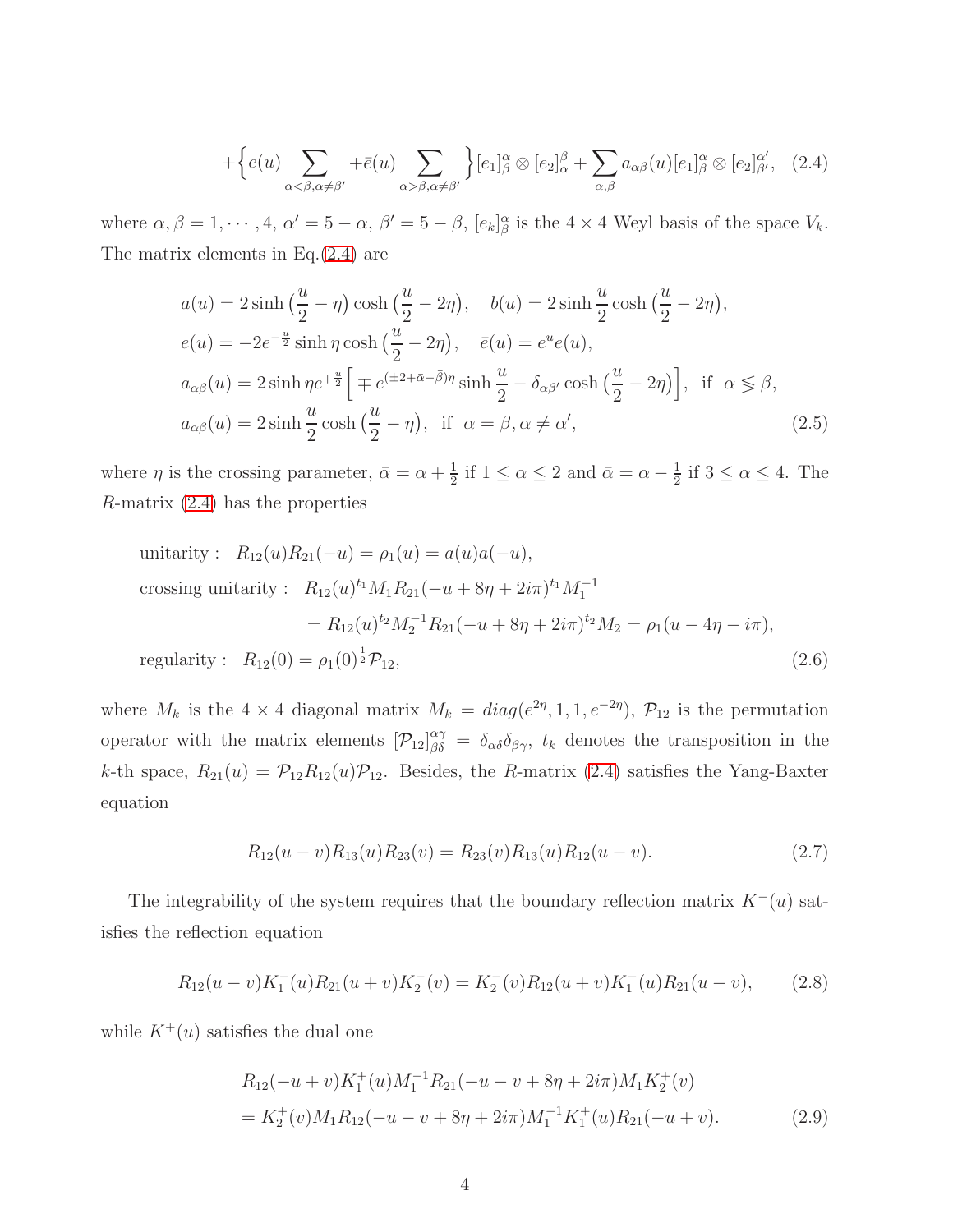The general solution of reflection equations  $(2.8)-(2.9)$  $(2.8)-(2.9)$  for the  $A_n^{(2)}$  vertex model has been constructed by Lima-Santos et al [\[36\]](#page-23-4), Malara et al [\[37\]](#page-23-5) and Nepomechie et al [\[38\]](#page-23-6), where the reflection matrices could have the non-diagonal elements. Here, we focus on the non-diagonal boundary reflections. Without losing the generality of our method, we chose

<span id="page-4-0"></span>
$$
K_{k}^{-}(u) = \begin{pmatrix} e^{-u} & 0 & 0 & e^{\epsilon} \sinh u \\ 0 & \frac{-\sinh(u-\eta)}{\sinh \eta} & 0 & 0 \\ 0 & 0 & \frac{-\sinh(u-\eta)}{\sinh \eta} & 0 \\ -e^{-\epsilon} \frac{\sinh u}{\sinh^{2} \eta} & 0 & 0 & e^{u} \end{pmatrix},
$$
(2.10)

where  $\epsilon$  is the boundary parameter at one side. The dual reflection matrix  $\bar{K}^+(u)$  is obtained by the mapping

<span id="page-4-1"></span>
$$
K_k^+(u) = MK_k^-(-u + 4\eta + i\pi)|_{\epsilon \to \epsilon'}, \tag{2.11}
$$

and  $\epsilon'$  is the boundary parameter at the other side. It is easy to check that the matrices  $K^-(u)$  and  $K^+(u)$  cannot be diagonalized simultaneously for generic values of  $\epsilon$  and  $\epsilon'$ . Although the  $U(1)$  symmetry is broken, the integrability of the system is still held.

From the Yang-Baxter equation [\(2.7\)](#page-3-2), reflection equation [\(2.8\)](#page-3-0) and dual one [\(2.9\)](#page-3-1), one can prove [\[1\]](#page-21-0) that the transfer matrices with different spectral parameters commute with each other, i.e.,  $[t(u), t(v)] = 0$ . Thus, expanding  $t(u)$  with respect to u, all the coefficients are the conserved quantities. The Hamiltonian is constructed by taking the derivative of the logarithm of the transfer matrix

<span id="page-4-2"></span>
$$
H = \frac{\partial \ln t(u)}{\partial u}|_{u=0,\{\theta_j\}=0}
$$
  
= 
$$
\sum_{j=1}^{N-1} \mathcal{P}_{jj+1} \frac{\partial R_{jj+1}(u)}{\partial u}\bigg|_{u=0} + \frac{K_N^-(0)'}{2K_N^-(0)} + \frac{tr_0\{K_0^+(0)H_{10}\}}{tr_0K_0^+(0)} + \text{constant.}
$$
 (2.12)

We shall note that because the R-matrix  $(2.4)$  reduces to the permutation operator at the point of  $u = 0$ , the interaction in the bulk is the nearest neighbor one.

# 3 Fusion procedure

#### 3.1 Fusion of R-matrices

The next task is to exact diagonal the transfer matrix [\(2.1\)](#page-2-1). According to the definition, we know that  $t(u)$  is an operator-valued polynomial of  $e^u$  with degrees  $4N+4$ , up to an overall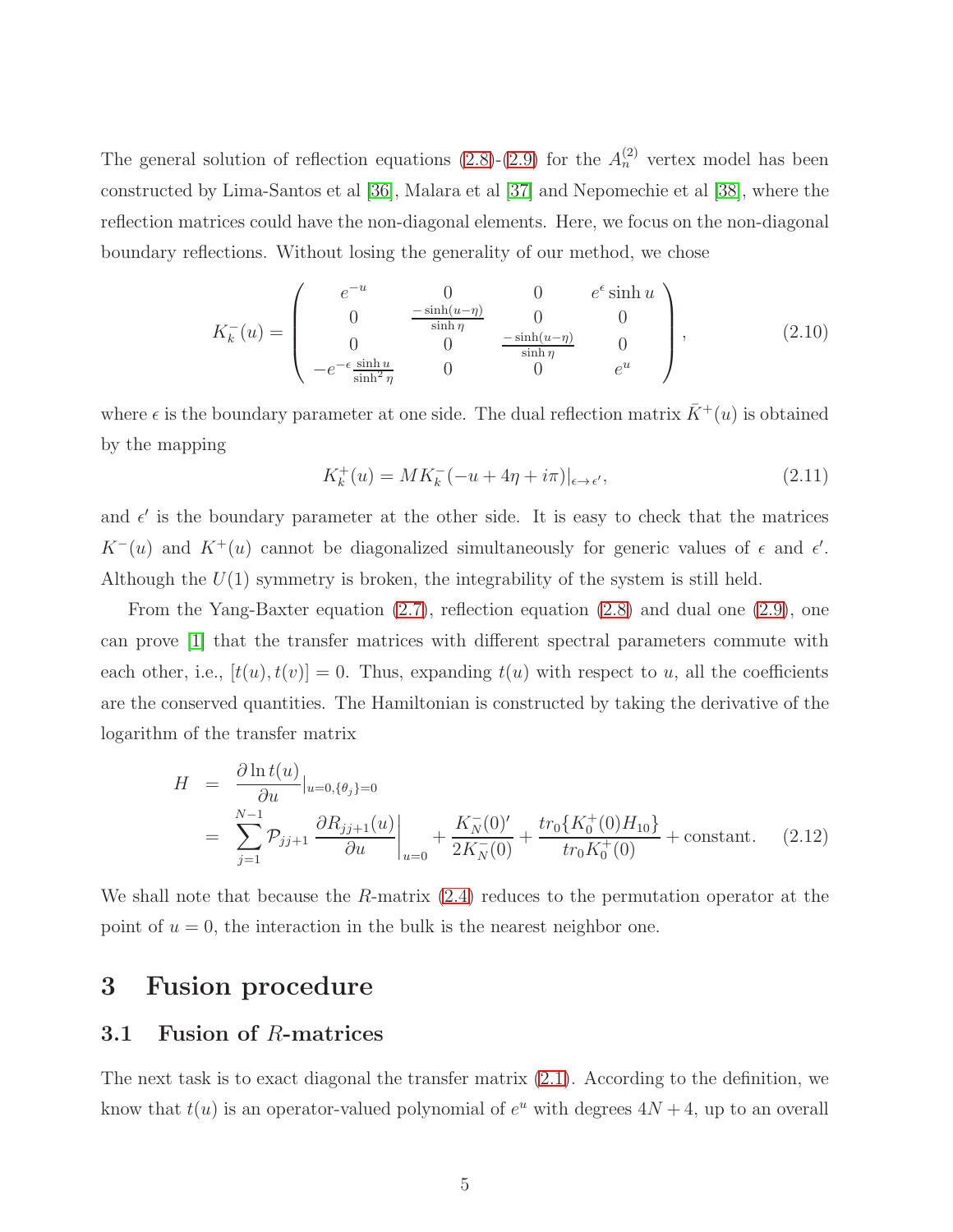factor  $e^{-2Nu-2u}$ . Thus  $t(u)$  can be completely determined by  $4N+5$  constraints. In order to obtain these constraints, we adopt the method of fusion.

It is easy to check that the R-matrix [\(2.4\)](#page-2-0) degenerates into the projectors at some special points. For examples, the R-matrix degenerates into an one-dimensional projector  $P_{12}^{(1)}$  if  $u = 4\eta + i\pi$ , and a six-dimensional projector  $P_{12}^{(6)}$  if  $u = 2\eta$ . These conclusions are achieved by the facts

$$
R_{12}(4\eta + i\pi) = P_{12}^{(1)} S_{12}^{(1)}, \quad R_{12}(2\eta) = P_{12}^{(6)} S_{12}^{(6)}, \tag{3.1}
$$

where  $S_{12}^{(1)}$  and  $S_{12}^{(6)}$  are the irrelevant constant matrices omitted here,  $P_{12}^{(1)}$  and  $P_{12}^{(6)}$  are the projectors

$$
P_{12}^{(1)} = |\psi_0\rangle\langle\psi_0|, \quad P_{12}^{(6)} = \sum_{i=1}^{6} |\phi_i\rangle\langle\phi_i|.
$$
 (3.2)

The basis vectors of the related projectors are

$$
|\psi_0\rangle = \frac{1}{2\cosh\eta} (e^{-\eta}|14\rangle + |23\rangle + |32\rangle + e^{\eta}|41\rangle),
$$
  
\n
$$
|\phi_1\rangle = \frac{1}{\sqrt{2\cosh\eta}} (e^{-\frac{\eta}{2}}|12\rangle - e^{\frac{\eta}{2}}|21\rangle), |\phi_2\rangle = \frac{1}{\sqrt{2\cosh\eta}} (e^{-\frac{\eta}{2}}|13\rangle - e^{\frac{\eta}{2}}|31\rangle),
$$
  
\n
$$
|\phi_3\rangle = \frac{1}{\sqrt{2\cosh\eta}} (\sinh\eta|23\rangle + \sinh\eta|32\rangle + |14\rangle - |41\rangle),
$$
  
\n
$$
|\phi_4\rangle = \frac{1}{\sqrt{2\cosh\eta}} (e^{-\frac{\eta}{2}}|23\rangle - e^{\frac{\eta}{2}}|32\rangle), |\phi_5\rangle = \frac{1}{\sqrt{2\cosh\eta}} (e^{-\frac{\eta}{2}}|24\rangle - e^{\frac{\eta}{2}}|42\rangle),
$$
  
\n
$$
|\phi_6\rangle = \frac{1}{\sqrt{2\cosh\eta}} (e^{-\frac{\eta}{2}}|34\rangle - e^{\frac{\eta}{2}}|43\rangle),
$$
\n(3.3)

Exchanging two spaces  $V_1$  and  $V_2$ , we obtain  $P_{21}^{(1)}$  and  $P_{21}^{(6)}$ , where the bases are

$$
|\psi_0\rangle_{|kl\rangle \to |lk\rangle}, \quad |\phi_i\rangle_{\eta \to -\eta, |kl\rangle \to |lk\rangle}.
$$
\n(3.4)

where  $\{|k\rangle, k = 1, \dots, 4\}$  and  $\{|l\rangle, l = 1, \dots, 4\}$  are the orthogonal bases of four-dimensional linear space  $V_1$  and  $V_2$ , respectively.

From the Yang-Baxter equation [\(2.7\)](#page-3-2) and using the properties of projector, we obtain

<span id="page-5-0"></span>
$$
P_{12}^{(1)}R_{23}(u)R_{13}(u+4\eta+i\pi)P_{12}^{(1)} = a(u)c(u+4\eta+i\pi)P_{12}^{(1)},
$$
\n(3.5)

$$
P_{21}^{(1)}R_{32}(u)R_{31}(u+4\eta+i\pi)P_{21}^{(1)} = a(u)c(u+4\eta+i\pi)P_{21}^{(1)},
$$
\n(3.6)

$$
P_{12}^{(6)}R_{23}(u)R_{13}(u+2\eta)P_{12}^{(6)} = \tilde{\rho}_0(u)R_{\langle 12\rangle 3}(u+\eta), \qquad (3.7)
$$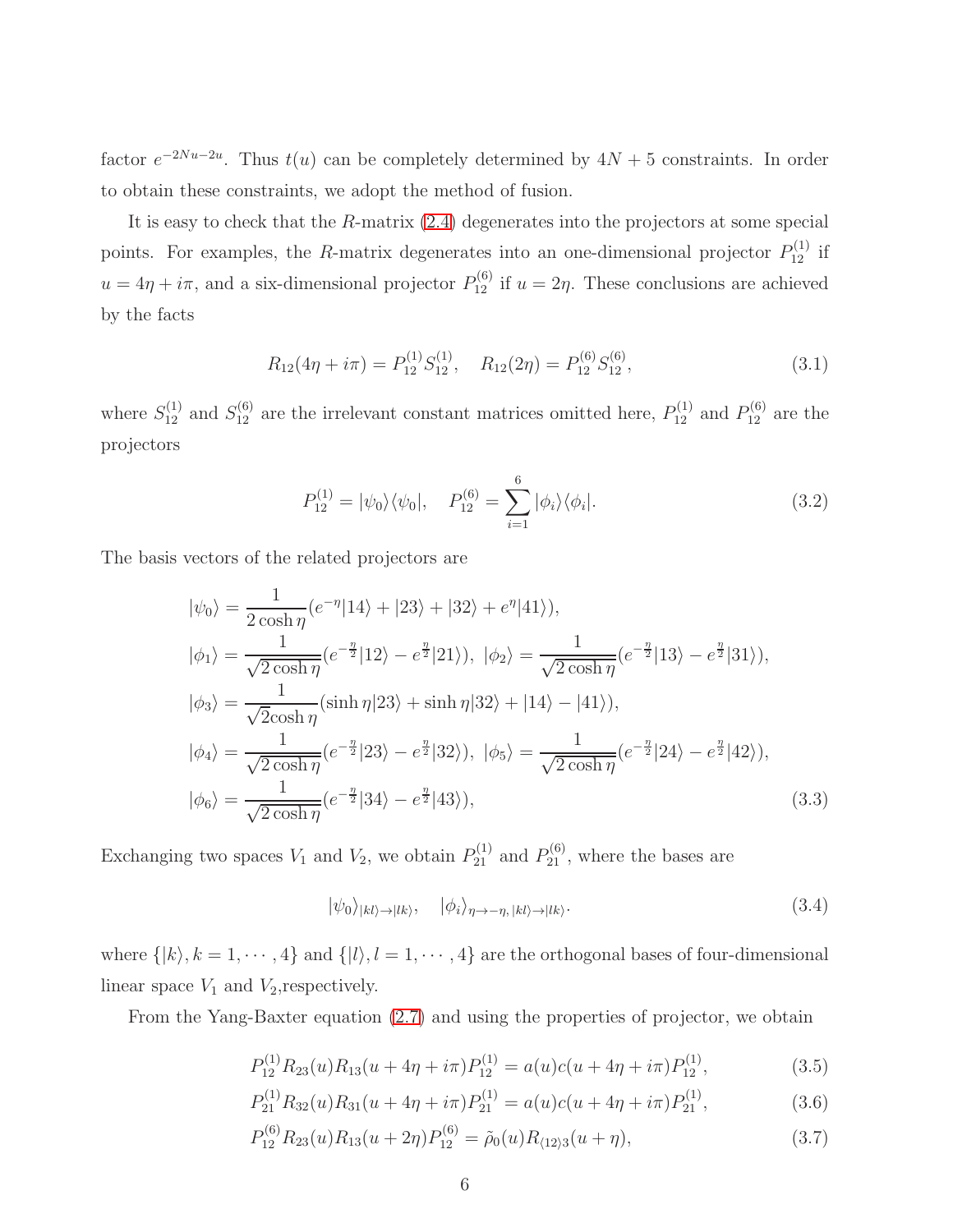$$
P_{21}^{(6)}R_{32}(u)R_{31}(u+2\eta)P_{12}^{(6)} = \tilde{\rho}_0(u)R_{3\langle 12\rangle}(u+\eta),\tag{3.8}
$$

where  $c(u) = 2 \sinh \frac{u}{2} \cosh(\frac{u}{2} - \eta)$ ,  $\tilde{\rho}_0(u) = \sinh \frac{u + \eta}{2} \cosh \frac{u - 5\eta}{2}$  and the subscript  $\langle 12 \rangle$  denotes the six-dimensional fused space  $V_{\langle 12 \rangle} = V_{\bar{1}}$ . From Eqs.[\(3.5\)](#page-5-0)-[\(3.6\)](#page-5-0), we see that the fusion with one-dimensional projectors gives an one-dimensional vector. From Eqs.[\(3.7\)](#page-5-0)-[\(3.8\)](#page-5-0), we know that the fusion with six-dimensional projectors gives a new fused R-matrix  $R_{\bar{1}2}(u)$ , whose matrix elements are given in Appendix A (see  $(A.1)-(A.2)$  $(A.1)-(A.2)$  below). Moreover, we have checked that  $R_{\bar{1}2}(u)$  also satisfies the properties

<span id="page-6-0"></span>unitarity: 
$$
R_{\bar{1}2}(u)R_{2\bar{1}}(-u) = \rho_2(u) = a_1(u)a_1(-u),
$$
  
\ncrossing unitarity:  $R_{\bar{1}2}(u)^{t_{\bar{1}}} \bar{M}_{\bar{1}} R_{2\bar{1}}(-u + 8\eta + 2i\pi)^{t_{\bar{1}}} \bar{M}_{\bar{1}}^{-1}$   
\n
$$
= R_{\bar{1}2}(u)^{t_2} M_2^{-1} R_{2\bar{1}}(-u + 8\eta + 2i\pi)^{t_2} M_2 = \rho_2(u - 4\eta - i\pi),
$$
\nperiodicity:  $R_{\bar{1}2}(u + i\pi) = -V_{\bar{1}} R_{\bar{1}2}(u) V_{\bar{1}}^{-1},$ \n(3.9)

where  $a_1(u) = 2 \sinh(u - 3\eta)$ ,  $\bar{M}_{\bar{1}}$  is the diagonal matrix  $\bar{M}_{\bar{1}} = P_{12}^{(6)} M_1 M_2 P_{12}^{(6)} = diag(e^{2\eta}, e^{2\eta}, e^{2\eta})$  $1, 1, e^{-2\eta}, e^{-2\eta}$  and  $V_{\bar{1}}$  is a  $6 \times 6$  matrix with the form of

$$
V_{\bar{1}} = \begin{pmatrix} 1 & & & & \\ & -1 & & & \\ & & 1 & & \\ & & & -1 & \\ & & & & 1 \end{pmatrix} . \tag{3.10}
$$

The above properties are very useful later for us to derive some important polynomial properties of the associated transfer matrices  $\bar{t}(u)$  given by [\(3.25\)](#page-8-0) and  $\bar{t}^{(p)}(u)$  given by [\(6.1\)](#page-17-0).

It is remarked that the fused R-matrix  $R_{\bar{1}2}(u)$  becomes a  $4 \times 4$  matrix at the point of  $u=3\eta$ 

$$
R_{\bar{1}2}(3\eta) = P_{\bar{1}2}^{(4)} S_{\bar{1}2}^{(4)}, \quad P_{\bar{1}2}^{(4)} = \sum_{i=1}^{4} |\varphi_i\rangle\langle\varphi_i|,\tag{3.11}
$$

where  $S_{\bar{1}2}^{(4)}$  is an irrelevant constant matrix omitted here, and  $P_{\bar{1}2}^{(4)}$  is a 4-dimensional projector with the basis vectors

$$
|\varphi_1\rangle = \frac{1}{\sqrt{2\cosh\eta + e^{3\eta}}} (\sqrt{\cosh\eta} |13\rangle - \sqrt{\cosh\eta} |22\rangle - e^{\frac{3\eta}{2}} |41\rangle),
$$
  

$$
|\varphi_2\rangle = \frac{1}{\sqrt{1 + 2\cosh 2\eta}} (e^{-\frac{\eta}{2}} \sqrt{\cosh\eta} |14\rangle - \cosh\eta |32\rangle - \sinh\eta |42\rangle + e^{\frac{\eta}{2}} \sqrt{\cosh\eta} |51\rangle),
$$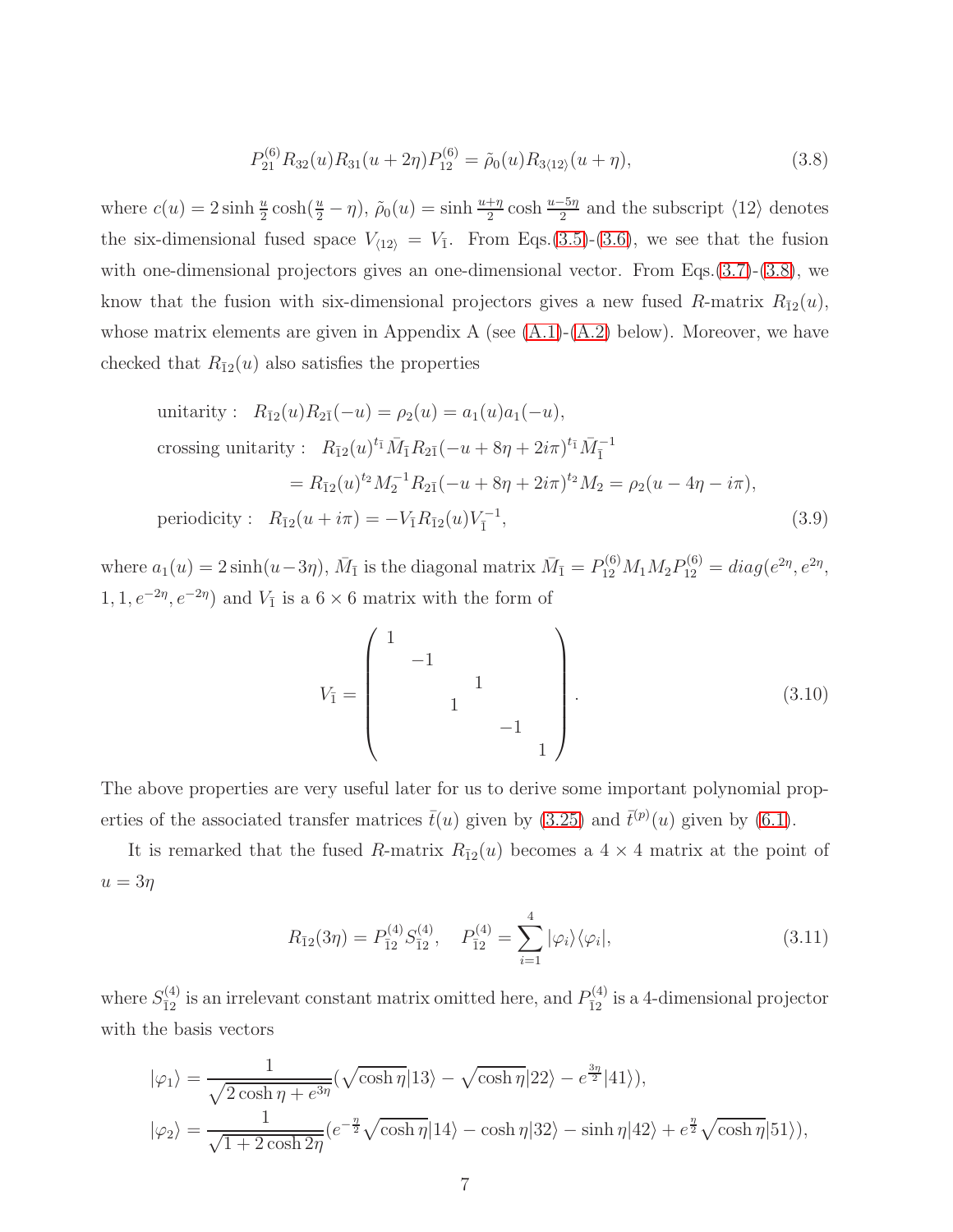$$
|\varphi_3\rangle = \frac{1}{\sqrt{1 + 2\cosh 2\eta}} \left(e^{-\frac{\eta}{2}} \sqrt{\cosh \eta} |24\rangle - \cosh \eta |33\rangle + \sinh \eta |43\rangle + e^{\frac{\eta}{2}} \sqrt{\cosh \eta} |61\rangle\right),
$$
  

$$
|\varphi_4\rangle = \frac{1}{\sqrt{2\cosh \eta + e^{-3\eta}}} \left(\sqrt{\cosh \eta} |62\rangle - \sqrt{\cosh \eta} |53\rangle + e^{\frac{-3\eta}{2}} |44\rangle\right).
$$
 (3.12)

Exchanging the two spaces  $V_{\bar{1}}$  and  $V_2$ , we deduce another 4-dimensional projector  $P_{2\bar{1}}^{(4)}$  with the bases  $|\varphi_i\rangle_{\eta\to-\eta,|kl\rangle\to|lk\rangle}$ , where  $\{|k\rangle, k=1,\cdots,6\}$  and  $\{|l\rangle, l=1,\cdots,4\}$  are the orthogonal bases of six-dimensional linear space  $V_1$  and four-dimensional linear space  $V_2$ , respectively. Starting from the Yang-Baxter equation

<span id="page-7-1"></span>
$$
R_{\bar{1}2}(u-v)R_{\bar{1}3}(u)R_{23}(v) = R_{23}(v)R_{\bar{1}3}(u)R_{\bar{1}2}(u-v),
$$
\n(3.13)

and using the properties of projector, we have

<span id="page-7-0"></span>
$$
P_{\bar{1}2}^{(4)}R_{23}(u)R_{\bar{1}3}(u+3\eta)P_{\bar{1}2}^{(4)} = \tilde{\rho}_1(u)S_{\langle \bar{1}2 \rangle}R_{\langle \bar{1}2 \rangle 3}(u+2\eta+i\pi)S_{\langle \bar{1}2 \rangle}^{-1},\tag{3.14}
$$

$$
P_{2\bar{1}}^{(4)}R_{32}(u)R_{3\bar{1}}(u+3\eta)P_{2\bar{1}}^{(4)} = \tilde{\rho}_1(u)S_{\langle \bar{1}2 \rangle}R_{3\langle \bar{1}2 \rangle}(u+2\eta+i\pi)S_{\langle \bar{1}2 \rangle}^{-1},\tag{3.15}
$$

where  $\tilde{\rho}_1(u) = -4 \sinh(\frac{u}{2} + \eta) \cosh(\frac{u}{2} - 2\eta)$ , the subscript  $\langle \overline{1}2 \rangle$  denotes the fused fourdimensional space  $V_{\langle \bar{1}2 \rangle}$ , and  $S_{\bar{1}2}$  is a diagonal matrix

$$
S_{\bar{1}2} = diag\left(-e^{-\frac{\eta}{2}}\frac{\sinh\eta}{\sinh 3\eta}s(\eta), 1, -1, e^{\frac{\eta}{2}}\frac{\sinh\eta}{\sinh 3\eta}s(-\eta)\right),
$$
  

$$
s(\eta) = \sqrt{(1 + 2\cosh 2\eta)(e^{3\eta} + 2\cosh \eta)}.
$$
 (3.16)

From Eqs.[\(3.14\)](#page-7-0) and [\(3.15\)](#page-7-0), we see that the fused R-matrices  $R_{\overline{12}3}(u)$  and  $R_{3\overline{12}}(u)$  differ from the fundamental ones only by a similar transformation up to a constant. By introducing the one-to-one correspondence, we can map the fused space  $V_{\langle \bar{1}2 \rangle}$  into  $V_1$ . Then the fused R-matrix  $R_{(\bar{1}2)3}(u)$  becomes the fundamental R-matrix  $R_{13}(u)$  given by [\(2.4\)](#page-2-0). Then we conclude that the fusion processes of R-matrices are closed.

### 3.2 Fusion of monodromy matrices

From the fused R-matrices  $(3.7)-(3.8)$  $(3.7)-(3.8)$ , we construct the fused monodromy matrices

<span id="page-7-2"></span>
$$
T_{\bar{0}}(u) = R_{\bar{0}1}(u - \theta_1)R_{\bar{0}2}(u - \theta_2) \cdots R_{\bar{0}N}(u - \theta_N),
$$
\n(3.17)

$$
\hat{T}_0(u) = R_{N0}(u + \theta_N) \cdots R_{20}(u + \theta_2) R_{10}(u + \theta_1).
$$
\n(3.18)

We should note that the fusions are taken in the auxiliary space, thus all the quantum spaces of  $T_0(u)$ ,  $\hat{T}_0(u)$ ,  $T_{\bar{0}}(u)$  and  $\hat{T}_{\bar{0}}(u)$  are the same.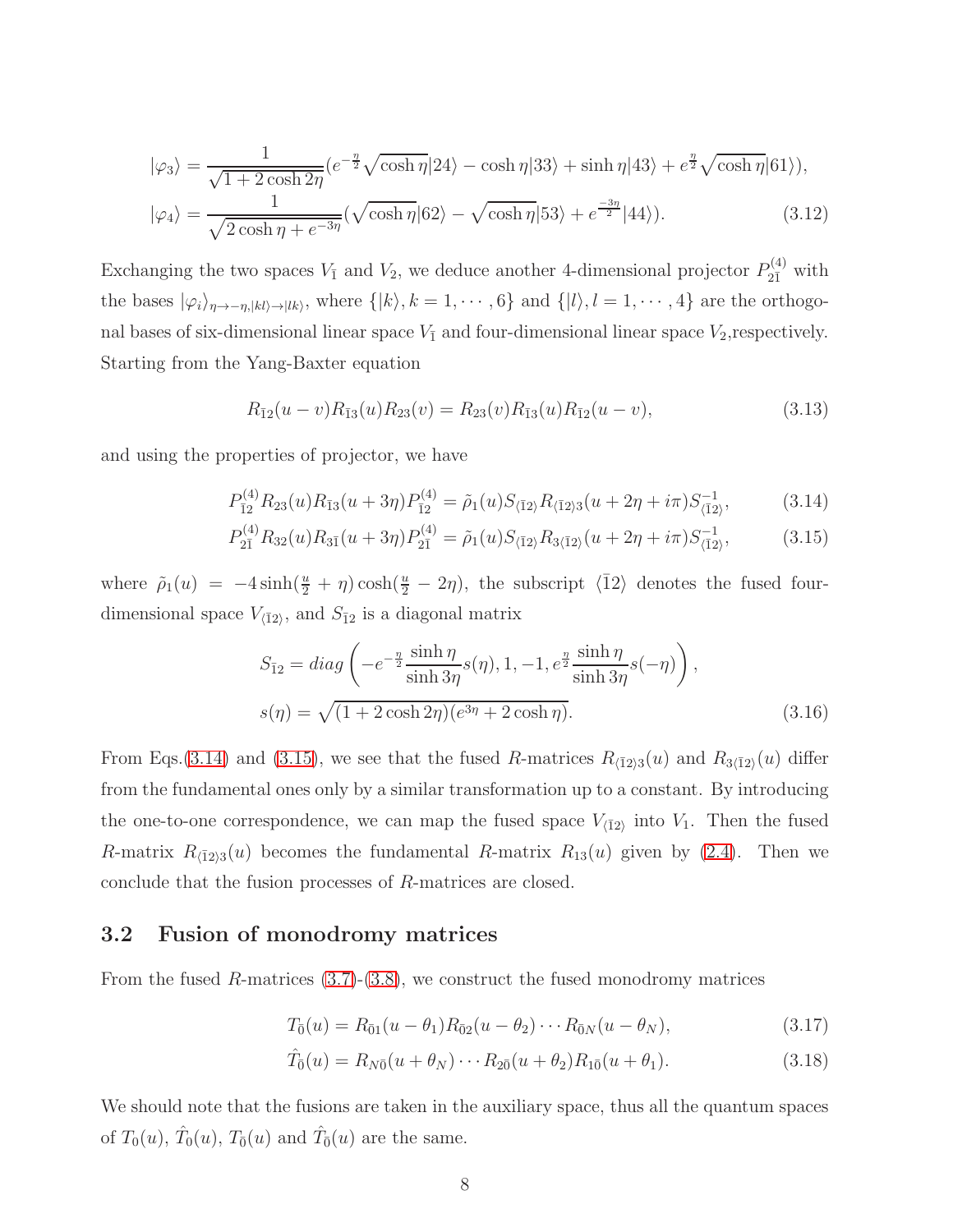From the Yang-Baxter equations [\(2.7\)](#page-3-2) and [\(3.13\)](#page-7-1), we can prove that the monodromy matrices satisfy the Yang-Baxter relations

<span id="page-8-1"></span>
$$
R_{12}(u-v)T_1(u)T_2(v) = T_2(v)T_1(u)R_{12}(u-v),
$$
\n(3.19)

$$
R_{1\bar{2}}(u-v)T_1(u)T_{\bar{2}}(v) = T_{\bar{2}}(v)T_1(u)R_{1\bar{2}}(u-v).
$$
\n(3.20)

By using the fusion identities  $(3.5)$ ,  $(3.7)$  and  $(3.14)$ , we obtain

<span id="page-8-3"></span>
$$
P_{12}^{(1)}T_1(u)T_2(u+4\eta+i\pi)P_{12}^{(1)} = P_{21}^{(1)}\prod_{j=1}^N a(u-\theta_j)c(u-\theta_j+4\eta+i\pi) \times \text{id},
$$
  
\n
$$
P_{12}^{(6)}T_2(u)T_1(u+2\eta)P_{12}^{(6)} = \prod_{j=1}^N \tilde{\rho}_0(u-\theta_j)T_{\langle 12\rangle}(u+\eta),
$$
  
\n
$$
P_{\bar{1}2}^{(4)}T_2(u)T_{\bar{1}}(u+3\eta)P_{\bar{1}2}^{(4)} = \prod_{j=1}^N \tilde{\rho}_1(u-\theta_j)\bar{S}_{\langle \bar{1}2\rangle}T_{\langle \bar{1}2\rangle}(u+2\eta+i\pi)\bar{S}_{\langle \bar{1}2\rangle}^{-1}.
$$
\n(3.21)

The reflecting monodromy matrices satisfy the Yang-Baxter relations

<span id="page-8-2"></span>
$$
R_{21}(u-v)\hat{T}_1(u)\hat{T}_2(v) = \hat{T}_2(v)\hat{T}_1(u)R_{21}(u-v),
$$
\n(3.22)

$$
R_{1\bar{2}}(u-v)\hat{T}_{\bar{2}}(v)\hat{T}_{1}(u) = \hat{T}_{1}(u)\hat{T}_{\bar{2}}(v)R_{1\bar{2}}(u-v).
$$
\n(3.23)

From Eqs.[\(3.6\)](#page-5-0), [\(3.8\)](#page-5-0) and [\(3.15\)](#page-7-0), we obtain the fusion identities among the reflecting monodromy matrices

<span id="page-8-4"></span>
$$
P_{12}^{(1)}\hat{T}_1(u)\hat{T}_2(u+4\eta+i\pi)P_{12}^{(1)} = P_{12}^{(1)}\prod_{j=1}^N a(u+\theta_j)c(u+\theta_j+4\eta+i\pi) \times \text{id},
$$
  
\n
$$
P_{21}^{(6)}\hat{T}_2(u)\hat{T}_1(u+2\eta)P_{21}^{(6)} = \prod_{j=1}^N \tilde{\rho}_1(u+\theta_j)\hat{T}_{\langle 12\rangle}(u+\eta),
$$
  
\n
$$
P_{2\bar{1}}^{(4)}\hat{T}_2(u)\hat{T}_{\bar{1}}(u+3\eta)P_{2\bar{1}}^{(4)} = \prod_{j=1}^N \tilde{\rho}_1(u+\theta_j)\bar{S}_{\langle \bar{1}2\rangle}\hat{T}_{\langle 12\rangle}(u+2\eta+i\pi)\bar{S}_{\langle \bar{1}2\rangle}^{-1}.
$$
\n(3.24)

### 3.3 Fusion of reflection matrices

Now, we need to connect the fusions of monodromy matrices and those of the reflecting ones, which gives the fusion behavior of the reflection matrices. We first define the fused transfer matrix

<span id="page-8-0"></span>
$$
\bar{t}(u) = tr_{\bar{0}}\{K_{\bar{0}}^{+}(u)T_{\bar{0}}(u)K_{\bar{0}}^{-}(u)\hat{T}_{\bar{0}}(u)\},\tag{3.25}
$$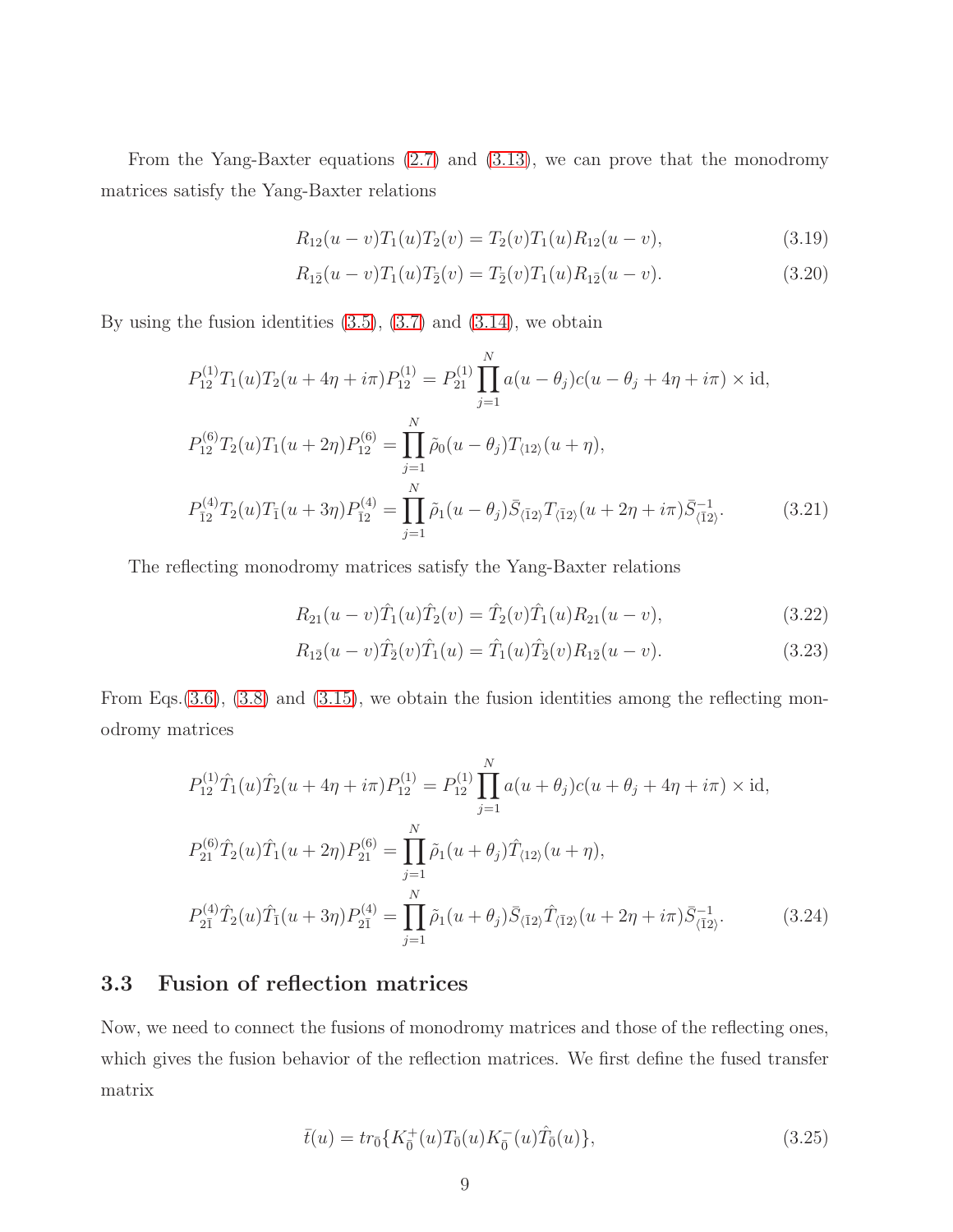where the trace is taken in the fused auxiliary space  $\bar{0}$  and  $K^{\pm}_{\bar{0}}(u)$  are the fused reflection matrices. Then, we calculate the quantities

<span id="page-9-0"></span>
$$
t(u)t(u + \Delta) = \rho_1^{-1}(2u + \Delta - 4\eta - i\pi)tr_{12}\{K_2^+(u + \Delta)M_2^{-1}R_{12}(-2u + 8\eta + 2i\pi - \Delta) \times M_2K_1^+(u)T_1(u)T_2(u + \Delta)K_1^-(u)R_{21}(2u + \Delta)K_2^-(u + \Delta)\hat{T}_1(u)\hat{T}_2(u + \Delta)\}, (3.26)
$$
  

$$
t(u)\bar{t}(u + \Delta) = \rho_2^{-1}(2u + \Delta - 4\eta - i\pi)tr_{12}\{K_2^+(u + \Delta)\bar{M}_2^{-1}R_{12}(-2u + 8\eta + 2i\pi - \Delta) \times \bar{M}_2K_1^+(u)T_1(u)T_2(u + \Delta)K_1^-(u)R_{21}(2u + \Delta)K_2^-(u + \Delta)\hat{T}_1(u)\hat{T}_2(u + \Delta)\}, (3.27)
$$

where  $\Delta$  is the shift of spectral parameter. From the fusion of monodromy matrices, we know that  $\Delta$  should be chosen as  $4\eta + i\pi$ ,  $2\eta$  in Eq.[\(3.26\)](#page-9-0) and as  $3\eta$  in [\(3.27\)](#page-9-0), which gives the fusion relations of reflection matrices.

The  $\Delta = 4\eta + i\pi$  in Eq.[\(3.26\)](#page-9-0) corresponds to the fusion with one-dimensional projectors. According to Eq.[\(3.26\)](#page-9-0) and using the reflection equations [\(2.8\)](#page-3-0)-[\(2.9\)](#page-3-1) and the properties of projector, we obtain

<span id="page-9-1"></span>
$$
P_{21}^{(1)} K_1^{-}(u) R_{21} (2u + 4\eta + i\pi) K_2^{-}(u + 4\eta + i\pi) P_{12}^{(1)}
$$
  
\n
$$
= \frac{1}{\sinh^2 \eta} \sinh(u + 4\eta) \sinh(2u + 2\eta) \sinh(u - \eta) P_{12}^{(1)},
$$
(3.28)  
\n
$$
P_{12}^{(1)} K_2^{+}(u + 4\eta + i\pi) M_1 R_{12} (-2u + 4\eta + i\pi) M_1^{-1} K_1^{+}(u) P_{21}^{(1)}
$$
  
\n
$$
= -\frac{1}{\sinh^2 \eta} \sinh(u - 4\eta) \sinh(2u - 2\eta) \sinh(u + \eta) P_{21}^{(1)}.
$$
(3.29)

We shall remark that the inserted R-matrices with fixed spectral parameters in Eqs.[\(3.28\)](#page-9-1) and [\(3.29\)](#page-9-1) is to reserve the integrability of the system. The fused results are the onedimensional vectors.

The  $\Delta = 2\eta$  in Eq.[\(3.26\)](#page-9-0) corresponds to the fusion with six-dimensional projectors. From Eq.[\(3.26\)](#page-9-0), we obtain that the fused reflection matrices should be constructed as

<span id="page-9-2"></span>
$$
P_{12}^{(6)} K_2^-(u) R_{12} (2u + 2\eta) K_1^-(u + 2\eta) P_{21}^{(6)}
$$
  
= 
$$
\frac{2}{\sinh \eta} \cosh(u - \eta) \sinh(u - \eta) \sinh(u + \eta) \sinh(u + 2\eta) K_{(12)}^-(u + \eta),
$$
 (3.30)  

$$
P_{21}^{(6)} K_1^+(u + 2\eta) \bar{M}_1^{-1} R_{21} (-2u + 6\eta) \bar{M}_1 K_2^+(u) P_2^{(16)}
$$
  
= 
$$
-\frac{2}{\sinh \eta} \cosh(u - \eta) \sinh(u - 3\eta) \sinh(u - 4\eta) K_{(12)}^+(u + \eta),
$$
 (3.31)

where  $K_{\ell_1}^ \overline{\langle 12 \rangle}(u)$  is the 6 × 6 fused reflection matrix defined in the fused space  $V_{\langle 12 \rangle}$  with the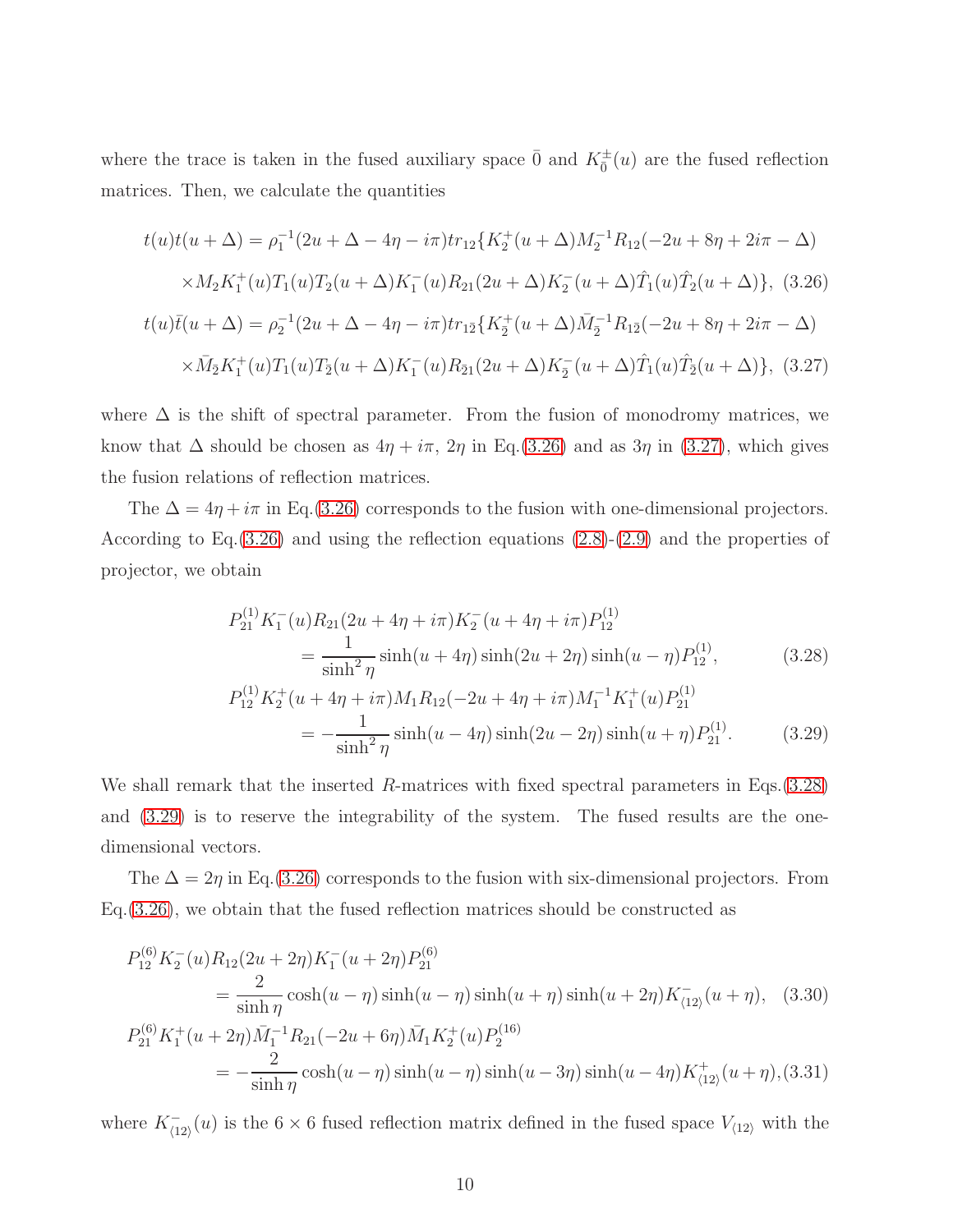matrix form of

<span id="page-10-1"></span>
$$
K_{\langle 12 \rangle}^{-}(u) = \begin{pmatrix} 0 & 0 & 0 & 0 & e^{\epsilon} & 0 \\ 0 & 0 & 0 & 0 & 0 & e^{\epsilon} \\ 0 & 0 & -\frac{1}{\sinh \eta} & 0 & 0 & 0 \\ 0 & 0 & 0 & \frac{1}{\sinh \eta} & 0 & 0 \\ \frac{e^{-\epsilon}}{\sinh^{2} \eta} & 0 & 0 & 0 & 0 \\ 0 & \frac{e^{-\epsilon}}{\sinh^{2} \eta} & 0 & 0 & 0 & 0 \end{pmatrix}, \qquad (3.32)
$$

and  $K^+_{\langle 12 \rangle}(u)$  is the dual one

$$
K_{\langle 12 \rangle}^+(u) = \bar{M}_{\langle 12 \rangle} K_{\langle 12 \rangle}^-(-u + 4\eta + i\pi)|_{\epsilon \to \epsilon'}.
$$
\n(3.33)

With the definition  $V_{\bar{1}} = V_{\langle 12 \rangle}$ , the fused reflection matrices satisfy the reflection equations

<span id="page-10-0"></span>
$$
R_{\bar{1}2}(u-v)K_{\bar{1}}^{-}(u)R_{2\bar{1}}(u+v)K_{2}^{-}(v) = K_{2}^{-}(v)R_{\bar{1}2}(u+v)K_{\bar{1}}^{-}(u)R_{2\bar{1}}(u-v), \quad (3.34)
$$
  
\n
$$
R_{\bar{1}2}(-u+v)K_{\bar{1}}^{+}(u)\bar{M}_{\bar{1}}^{-1}R_{2\bar{1}}(-u-v+8\eta+2i\pi)\bar{M}_{\bar{1}}K_{2}^{+}(v)
$$
  
\n
$$
= K_{2}^{+}(v)\bar{M}_{\bar{1}}R_{\bar{1}2}(-u-v+8\eta+2i\pi)\bar{M}_{\bar{1}}^{-1}K_{\bar{1}}^{+}(u)R_{2\bar{1}}(-u+v).
$$
 (3.35)

The  $\Delta = 3\eta$  in Eq.[\(3.27\)](#page-9-0) corresponds to the fusion with four-dimensional projectors. According to Eq.[\(3.27\)](#page-9-0), the fusion of reflection matrices are

<span id="page-10-2"></span>
$$
P_{\bar{1}2}^{(4)} K_2^-(u) R_{\bar{1}2} (2u + 3\eta) K_{\bar{1}}^-(u + 3\eta) P_{2\bar{1}}^{(4)}
$$
  
= 
$$
\frac{4}{\sinh \eta} \cosh(u) \sinh(u - \eta) \bar{S}_{\langle \bar{1}2 \rangle} K_{\langle \bar{1}2 \rangle}^-(u + 2\eta + i\pi) \bar{S}_{\langle \bar{1}2 \rangle}^{-1},
$$
(3.36)

$$
P_{2\bar{1}}^{(4)} K_{\bar{1}}^{+}(u+3\eta) \bar{M}_{\bar{1}}^{-1} R_{2\bar{1}}(-2u+5\eta) \bar{M}_{\bar{1}} K_{2}^{+}(u) P_{\bar{1}2}^{(4)}
$$
  
= 
$$
-\frac{4}{\sinh \eta} \cosh(u-\eta) \sinh(u-4\eta) \bar{S}_{\langle \bar{1}2 \rangle} K_{\langle \bar{1}2 \rangle}^{+}(u+2\eta+i\pi) \bar{S}_{\langle \bar{1}2 \rangle}^{-1}.
$$
 (3.37)

With the same one-to-one correspondence as used in the fusion of R-matrices, the fused reflection matrices  $K^{\pm}_{\langle \bar{1}2 \rangle}(u)$  become the original ones given by Eqs.[\(2.10\)](#page-4-0)-[\(2.11\)](#page-4-1). Thus the fusion processes of reflection matrices are also closed.

The fusion does not break the integrability. From the fused Yang-Baxter equation [\(3.13\)](#page-7-1) and the fused reflection equations  $(3.34)-(3.35)$  $(3.34)-(3.35)$ , one can prove that the transfer matrices  $t(u)$ and  $\bar{t}(u)$  commutate with each other, i.e.,

$$
[t(u), \bar{t}(u)] = 0.
$$
\n(3.38)

Thus  $t(u)$  and  $\bar{t}(u)$  have common eigenstates.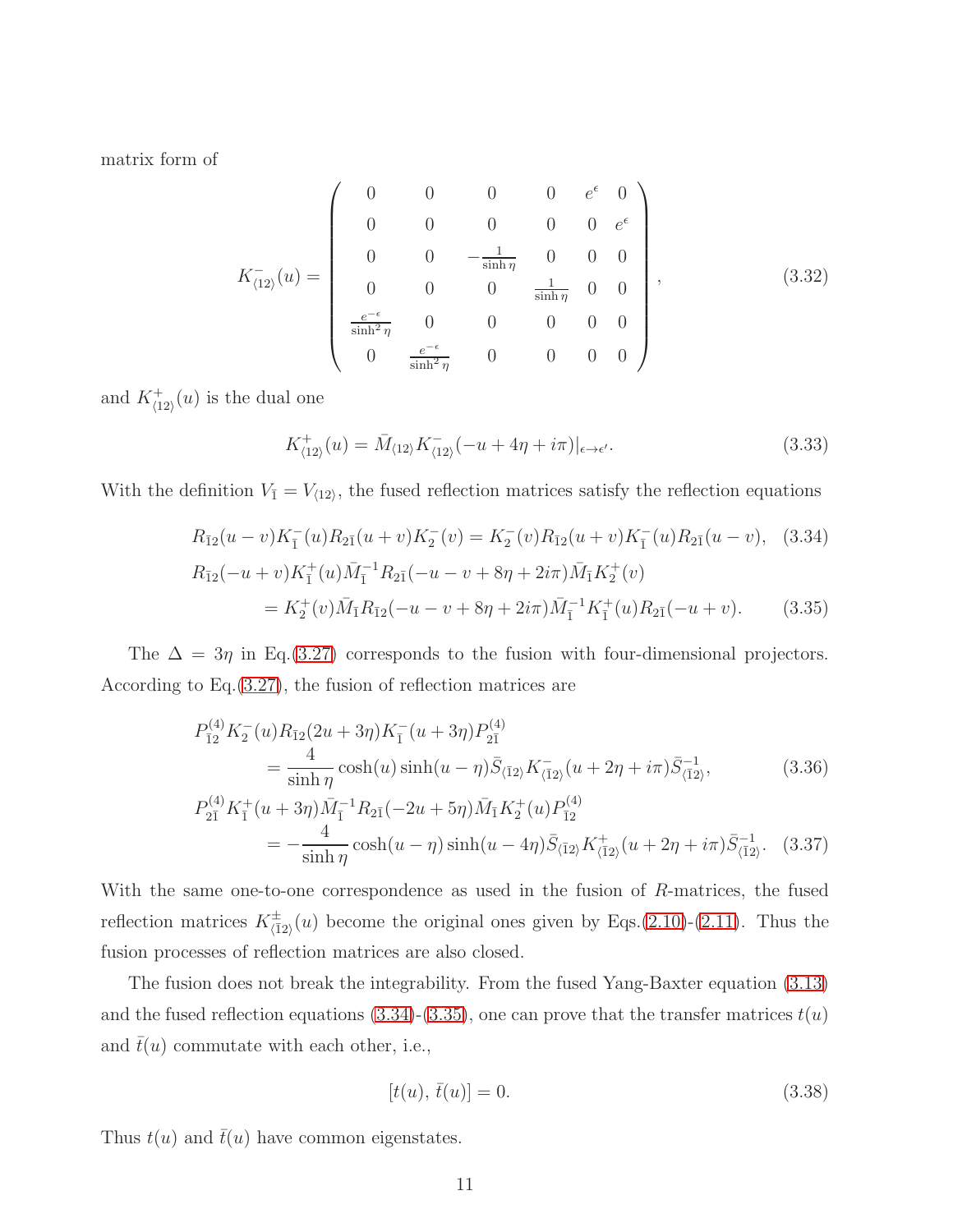### 4 Closed operators identities

From the definitions of R-matrices  $(2.4)$ ,  $(3.9)$  and reflection matrices  $(2.10)$ ,  $(3.32)$ , we know that the  $t(u)$  (resp.  $\bar{t}(u)$ ) is an operator-valued polynomial of  $e^u$  with degree  $4N + 4$  up to an overall factors  $e^{-2Nu-2u}$  (an operator-valued polynomial of  $e^{2u}$  with degree 2N up to an overall factor  $e^{-2Nu}$  respectively). Denote the eigenvalues of  $t(u)$  and  $\bar{t}(u)$  acting on a common eigenstate as  $\Lambda(u)$  and  $\bar{\Lambda}(u)$ , respectively. Then the eigenvalue  $\Lambda(u)$  (resp.  $\bar{\Lambda}(u)$ ) is a polynomial of  $e^u$  with degree  $4N + 4$  (is a polynomial of  $e^{2u}$  with degree  $2N$ ) up to an overall known factor. Therefore,  $\Lambda(u)$  and  $\bar{\Lambda}(u)$  can be completely determined by the values of them at  $6N + 6$  points. The next task is to find these complete constraints.

From Eqs.  $(3.26)-(3.27)$  $(3.26)-(3.27)$  $(3.26)-(3.27)$ , we see that for arbitrary values of spectral parameter u, the fusion relations among the transfer matrices  $t(u)$  and  $\bar{t}(u)$  are not closed. However, we find that at the inhomogeneous points  $\{\theta_i\}$ , the fusions of  $t(u)$  and  $\bar{t}(u)$  can be closed. The detailed derivation is as follows. From the Yang-Baxter relation [\(3.19\)](#page-8-1) at the points of  $\{u = \theta_j,$  $v = {\theta_j + 4\eta + i\pi, \theta_j + 2\eta}$ , [\(3.20\)](#page-8-1) at the points of  ${u = \theta_j, v = \theta_j + 3\eta}$  and using the properties of projectors, we obtain

<span id="page-11-0"></span>
$$
T_1(\theta_j)T_2(\theta_j + 4\eta + i\pi) = P_{21}^{(1)}T_1(\theta_j)T_2(\theta_j + 4\eta + i\pi),
$$
  
\n
$$
T_2(\theta_j)T_1(\theta_j + 2\eta) = P_{12}^{(6)}T_2(\theta_j)T_1(\theta_j + 2\eta),
$$
  
\n
$$
T_2(\theta_j)T_1(\theta_j + 3\eta) = P_{12}^{(4)}T_2(\theta_j)T_1(\theta_j + 3\eta), \quad j = 1, \dots, N.
$$
\n(4.1)

We see that we can obtain three projectors by the suitable choices of spectral parameters in the monodromy matrices. The role of introducing inhomogeneous parameters  $\{\theta_i\}$  is to generate the projectors. The generated projectors allow us to taken the fusion, which is valid for arbitrary u and the only requirement is the shift  $\Delta$ . Substituting Eq.[\(4.1\)](#page-11-0) into  $(3.26)-(3.27)$  $(3.26)-(3.27)$  $(3.26)-(3.27)$  with  $u = \theta_j$ , we obtain one set of fusion relations between  $t(u)$  and  $\bar{t}(u)$ . The Yang-Baxter relation [\(3.22\)](#page-8-2) at the points of  $\{u = -\theta_j, v = \{-\theta_j + 4\eta + i\pi, -\theta_j + 2\eta\}\}\$ and [\(3.23\)](#page-8-2) at the points of  $\{u = -\theta_j, v = -\theta_j + 3\eta\}$  give

<span id="page-11-1"></span>
$$
\hat{T}_1(-\theta_j)\hat{T}_2(-\theta_j + 4\eta + i\pi) = P_{12}^{(1)}\hat{T}_1(-\theta_j)\hat{T}_2(-\theta_j + 4\eta + i\pi),
$$
  
\n
$$
\hat{T}_2(-\theta_j)\hat{T}_1(-\theta_j + 2\eta) = P_{21}^{(6)}\hat{T}_2(-\theta_j)\hat{T}_1(-\theta_j + 2\eta),
$$
  
\n
$$
\hat{T}_2(-\theta_j)\hat{T}_1(-\theta_j + 3\eta) = P_{21}^{(4)}\hat{T}_2(-\theta_j)\hat{T}_1(-\theta_j + 3\eta), \quad j = 1, \cdots, N.
$$
\n(4.2)

We see that three projectors can also be generated in this situation. Substituting Eq. [\(4.2\)](#page-11-1)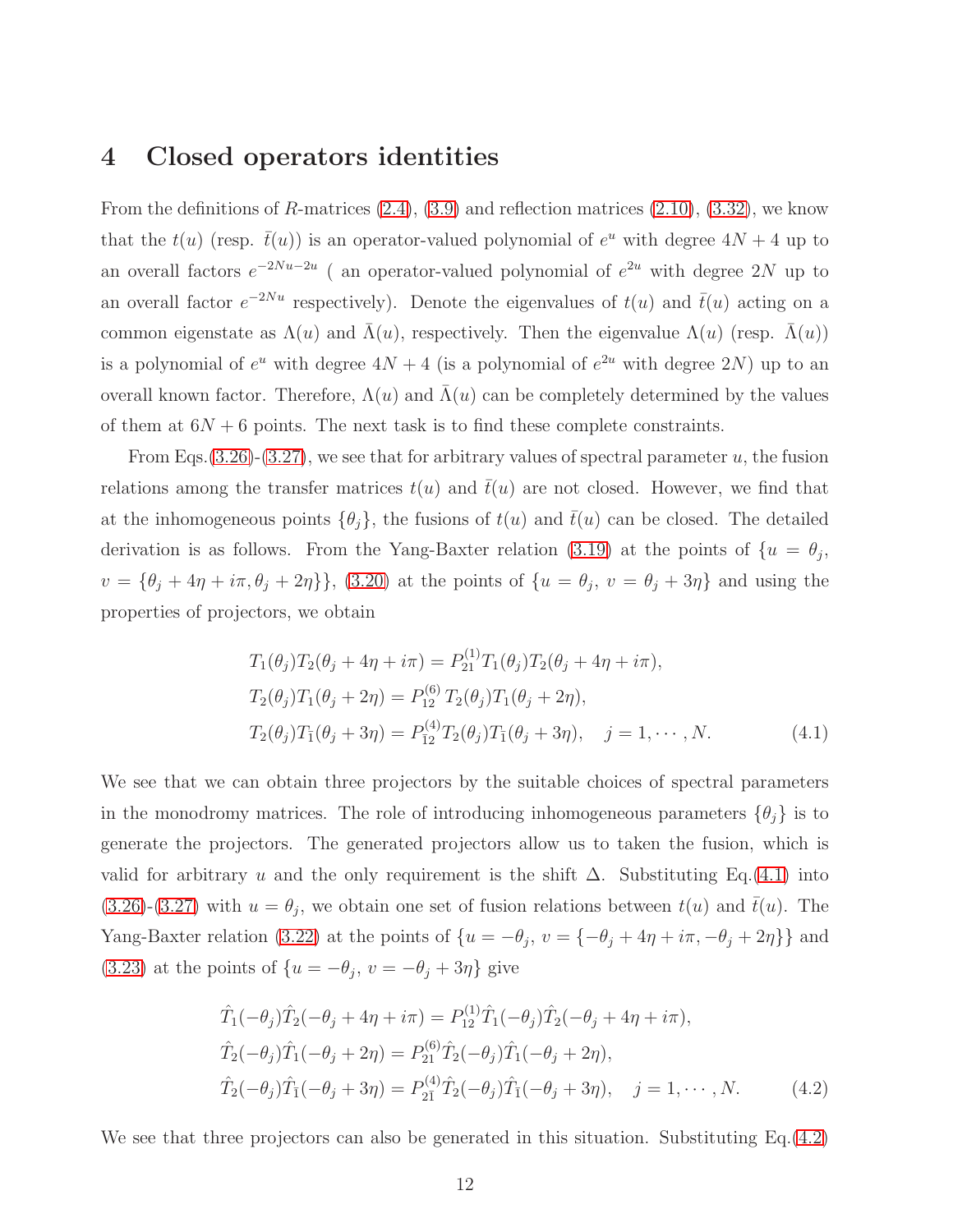into [\(3.26\)](#page-9-0)-[\(3.27\)](#page-9-0) with  $u = -\theta_j$ , we obtain another set of fusion relations between  $t(u)$  and  $\bar{t}(u)$ .

Now, we are ready to seek the closed fusion relations among the transfer matrices. Substituting Eqs.[\(3.21\)](#page-8-3), [\(3.24\)](#page-8-4), [\(3.28\)](#page-9-1)-[\(3.31\)](#page-9-2), [\(3.36\)](#page-10-2)-[\(3.37\)](#page-10-2), [\(4.1\)](#page-11-0)-[\(4.2\)](#page-11-1) into Eq.[\(3.26\)](#page-9-0) and considering the cases of  $\{u = \pm \theta_j, \Delta = 4\eta + i\pi\}$  and  $\{u = \pm \theta_j, \Delta = 2\eta\}$ , and into Eq.[\(3.27\)](#page-9-0) with  $\{u = \pm \theta_j, \Delta = 3\eta\}$ , we arrive at

<span id="page-12-0"></span>
$$
t(\pm\theta_j)t(\pm\theta_j+4\eta+i\pi) = \frac{\sinh(\pm 2\theta_j-2\eta)\sinh(\pm 2\theta_j+2\eta)\sinh(\pm \theta_j-4\eta)\sinh(\pm \theta_j+4\eta)}{4\sinh^4\eta\cosh(\pm\theta_j-2\eta)\cosh(\pm\theta_j+2\eta)}
$$
  
\n
$$
\times \prod_{l=1}^N a(\pm\theta_j-\theta_l)c(\pm\theta_j-\theta_l+4\eta+i\pi)a(\pm\theta_j+\theta_l)c(\pm\theta_j+\theta_l+4\eta+i\pi)\times\mathrm{id},
$$
  
\n
$$
t(\pm\theta_j)t(\pm\theta_j+2\eta) = \frac{\sinh^2(\pm 2\theta_j-2\eta)\sinh(\pm\theta_j+2\eta)\sinh(\pm\theta_j-4\eta)}{4\sinh^2\eta\cosh(\pm\theta_j)\cosh(\pm\theta_j-2\eta)}
$$
  
\n
$$
\times \prod_{l=1}^N \tilde{\rho}_0(\pm\theta_j-\theta_l)\tilde{\rho}_0(\pm\theta_j+\theta_l)\bar{t}(\pm\theta_j+\eta),
$$
  
\n
$$
t(\pm\theta_j)\bar{t}(\pm\theta_j+3\eta) = \frac{2\cosh(\pm\theta_j)\sinh(\pm 2\theta_j-2\eta)\sinh(\pm\theta_j-4\eta)}{\sinh^2\eta\sinh(\pm 2\theta_j+2\eta)\sinh(\pm 2\theta_j-4\eta)}
$$
  
\n
$$
\times \prod_{l=1}^N \tilde{\rho}_1(\pm\theta_j-\theta_l)\tilde{\rho}_1(\pm\theta_j+\theta_l)t(\pm\theta_j+2\eta+i\pi), \quad j=1,\cdots,N.
$$
 (4.3)

We shall note that the recursive equations  $(4.3)$  are closed, which give the 6N constraints of  $t(u)$  and  $\bar{t}(u)$  at the inhomogeneous points.

Besides, from the direct calculation, we also obtain the values of  $t(u)$  and  $\bar{t}(u)$  at some special points

<span id="page-12-1"></span>
$$
t(0) = 4 \cosh^2 \eta \prod_{j=1}^N \rho_1(-\theta_j) \times \mathrm{id}, \quad t(4\eta + i\pi) = 4 \cosh^2 \eta \prod_{j=1}^N \rho_1(-\theta_j) \times \mathrm{id},
$$

$$
t(2\eta) = \frac{\cosh^2 \eta}{2 \cosh 2\eta (1 + 2 \cosh 2\eta)} \bar{t}(\eta).
$$
(4.4)

In the derivation, we have used the relations

$$
tr[K^+(0)K^-(0)] = 4\cosh^2\eta \times id, \quad tr[K^+(4\eta + i\pi)K^-(4\eta + i\pi)] = 4\cosh^2\eta \times id,
$$
  

$$
tr_1\{M_2^{-1}R_{12}(6\eta + 2i\pi)M_2K_1^+(0)R_{21}(2\eta)\} = 4\cosh 2\eta(1 + 2\cosh 2\eta)\sinh^2 2\eta.
$$

The asymptotic behaviors of  $t(u)$  and  $\bar{t}(u)$  read

<span id="page-12-2"></span>
$$
t(u)|_{u \to \pm \infty} = Q_{\pm}e^{\pm (2N+2)u} + \cdots, \quad \bar{t}(u)|_{u \to \pm \infty} = \bar{Q}_{\pm}e^{\pm 2Nu} + \cdots,
$$
 (4.5)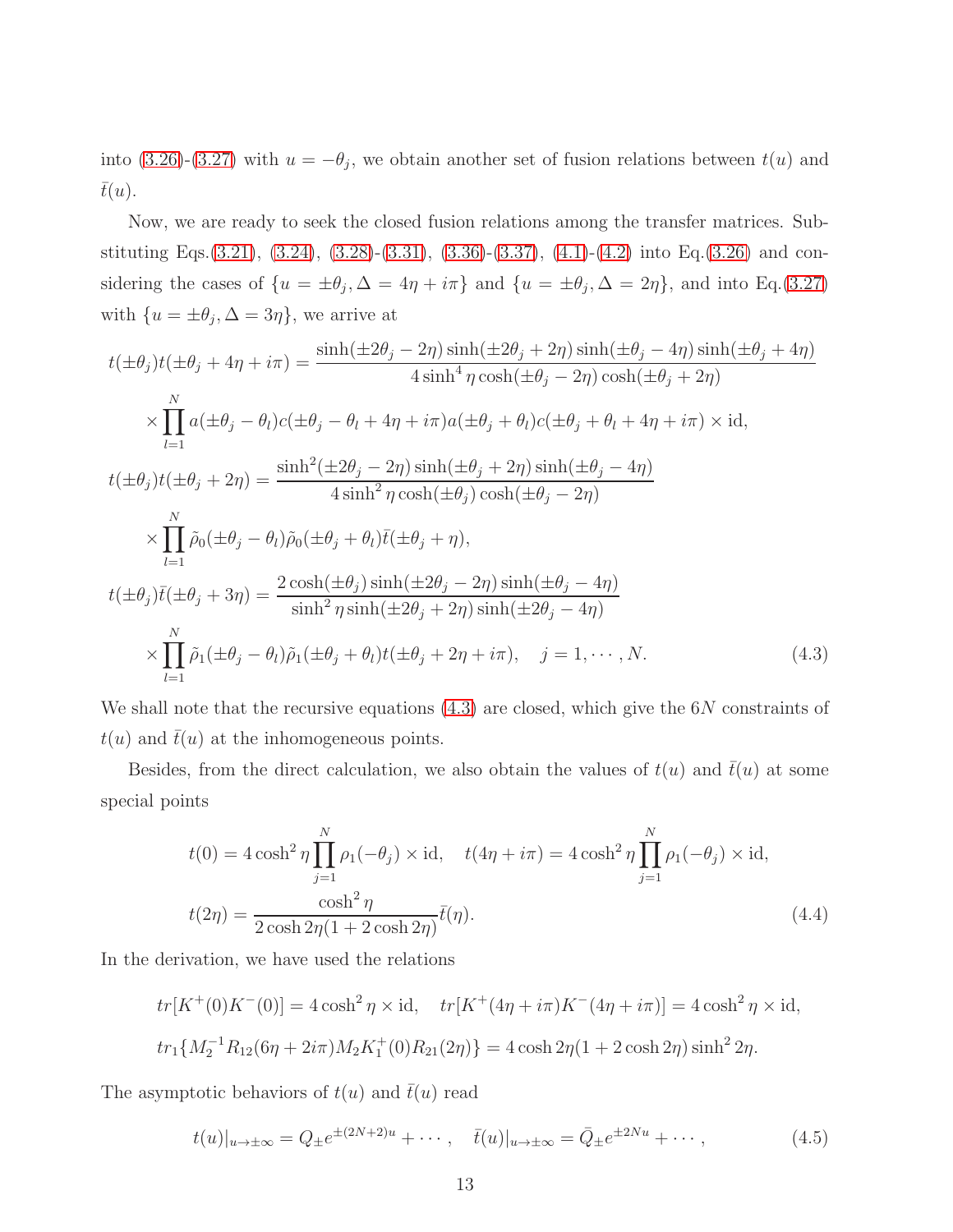where  $Q_{\pm}$  and  $\bar{Q}_{\pm}$  are the conserved quantities

$$
Q_{+} = \frac{1}{4 \sinh^{2} \eta} \Big\{ e^{\epsilon' - \epsilon} e^{-2\eta} [T_{+}]_{4}^{4} [\hat{T}_{+}]_{1}^{1} + e^{\epsilon - \epsilon'} e^{-6\eta} [T_{+}]_{1}^{1} [\hat{T}_{+}]_{4}^{4}
$$
  
\n
$$
+ e^{-4\eta} [T_{+}]_{2}^{2} [\hat{T}_{+}]_{2}^{2} + e^{-4\eta} [T_{+}]_{2}^{3} [\hat{T}_{+}]_{3}^{2} + e^{-4\eta} [T_{+}]_{3}^{3} [\hat{T}_{+}]_{3}^{3} \Big\},
$$
  
\n
$$
Q_{-} = \frac{1}{4 \sinh^{2} \eta} \Big\{ e^{\epsilon' - \epsilon} e^{6\eta} [T_{-}]_{4}^{4} [\hat{T}_{-}]_{1}^{1} + e^{\epsilon - \epsilon'} e^{2\eta} [T_{-}]_{1}^{1} [\hat{T}_{-}]_{4}^{4}
$$
  
\n
$$
+ e^{4\eta} [T_{-}]_{2}^{2} [\hat{T}_{-}]_{2}^{2} + e^{4\eta} [T_{-}]_{3}^{2} [\hat{T}_{-}]_{2}^{3} + e^{4\eta} [T_{-}]_{3}^{3} [\hat{T}_{-}]_{3}^{3} \Big\},
$$
  
\n
$$
\bar{Q}_{+} = \frac{1}{\sinh^{2} \eta} \Big\{ e^{\epsilon' - \epsilon} e^{2\eta} \Big[ \bar{T}_{+}]_{5}^{5} [\hat{\bar{T}}_{+}]_{1}^{1} + [\bar{T}_{+}]_{5}^{6} [\hat{\bar{T}}_{+}]_{2}^{1} + [\bar{T}_{+}]_{6}^{6} [\hat{\bar{T}}_{+}]_{2}^{2} \Big)
$$
  
\n
$$
+ [\bar{T}_{+}]_{3}^{3} [\hat{\bar{T}}_{+}]_{3}^{3} - [\bar{T}_{+}]_{3}^{4} [\hat{\bar{T}}_{+}]_{4}^{3} + [\bar{T}_{+}]_{4}^{4} [\hat{\bar{T}}_{+}]_{4}^{4}
$$
  
\n
$$
+ e^{\epsilon - \epsilon'} e^{-2\eta} \Big( [\bar{T}_{+}]_{1}^{1} [\hat{\bar{T}}_{+}]_{5}^{5} + [\bar{T}_{+}]_{1}^{2} [\hat{\bar{T}}_{+}]_{6}^{4} + [\bar{T}_{+}]_{2}^{2} [\hat
$$

Here  $[T_{\pm}]\beta^{\alpha}$ ,  $[\hat{T}_{\pm}]\beta^{\alpha}$  and  $[\hat{T}_{\pm}]\beta^{\alpha}$  are the operators acting on the quantum space  $V_1 \otimes V_2 \otimes$  $\cdot\cdot\cdot\otimes V_N$  with the explicit expressions

$$
[T_{\pm}]^{\alpha}_{\beta} = \sum_{\{\delta_i\} = 1, \{\gamma_i\} = 1}^{4} [R_{01}^{(\pm)}]^{\alpha \gamma_1}_{\alpha_1 \delta_1} [R_{02}^{(\pm)}]^{\alpha_1 \gamma_2}_{\alpha_2 \delta_2} \cdots [R_{0N}^{(\pm)}]^{\alpha_{N-1} \gamma_N}_{\beta} ,
$$
  
\n
$$
[T_{\pm}]^{\alpha}_{\beta} = \sum_{\{\delta_i\} = 1, \{\gamma_i\} = 1}^{4} [R_{N0}^{(\pm)}]^{\gamma_N \alpha}_{\delta_N \alpha_N} [R_{N-10}^{(\pm)}]^{\gamma_{N-1} \alpha_N}_{\delta_{N-1} \alpha_{N-1}} \cdots [R_{20}^{(\pm)}]^{\gamma_1 \alpha_2}_{\delta_1 \beta} ,
$$
  
\n
$$
[T_{\pm}]^{\alpha}_{\beta} = \sum_{\{\delta_i\} = 1, \{\gamma_i\} = 1}^{4} [R_{01}^{(\pm)}]^{\alpha \gamma_1}_{\alpha_1 \delta_1} [R_{02}^{(\pm)}]^{\alpha_1 \gamma_2}_{\alpha_2 \delta_2} \cdots [R_{0N}^{(\pm)}]^{\alpha_{N-1} \gamma_N}_{\beta} ,
$$
  
\n
$$
[T_{\pm}]^{\alpha}_{\beta} = \sum_{\{\delta_i\} = 1, \{\gamma_i\} = 1}^{4} [R_{N0}^{(\pm)}]^{\gamma_N \alpha}_{\delta_N \alpha_N} [R_{N-10}^{(\pm)}]^{\gamma_{N-1} \alpha_N}_{\delta_{N-1} \alpha_{N-1}} \cdots [R_{10}^{(\pm)}]^{\gamma_1 \alpha_2}_{\delta_1 \beta}, \qquad (4.7)
$$

where the repeated indicators should be summarized, and  $R_{0i}^{(\pm)}$  $_{0j}^{(\pm)}$  and  $R_{\bar{0}j}^{(\pm)}$  $\overline{c}_{j}^{(\pm)}$  are the leading terms of  $e^{\mp u}R_{0j}(u)|_{u\to\pm\infty}$  and  $e^{\mp u}R_{0j}(u)|_{u\to\pm\infty}$ , respectively. The detailed calculation shows that the eigenvalues of conserved quantities  $Q_{\pm}$  and  $\overline{Q}_{\pm}$  can be characterized by a quantum number m (a nonnegative integer  $m \in [0, N]$ ). Then we obtain the asymptotic behaviors of  $\Lambda(u)$  and  $\bar{\Lambda}(u)$  as

<span id="page-13-0"></span>
$$
\Lambda(u)|_{u\to\pm\infty} = \frac{2}{4^{N+1}\sinh^2\eta} \Big[\cosh(\epsilon-\epsilon'-2\eta) + \cosh(2m\eta)\Big] e^{\pm(2Nu+2u-4N\eta-4\eta)} + \cdots,
$$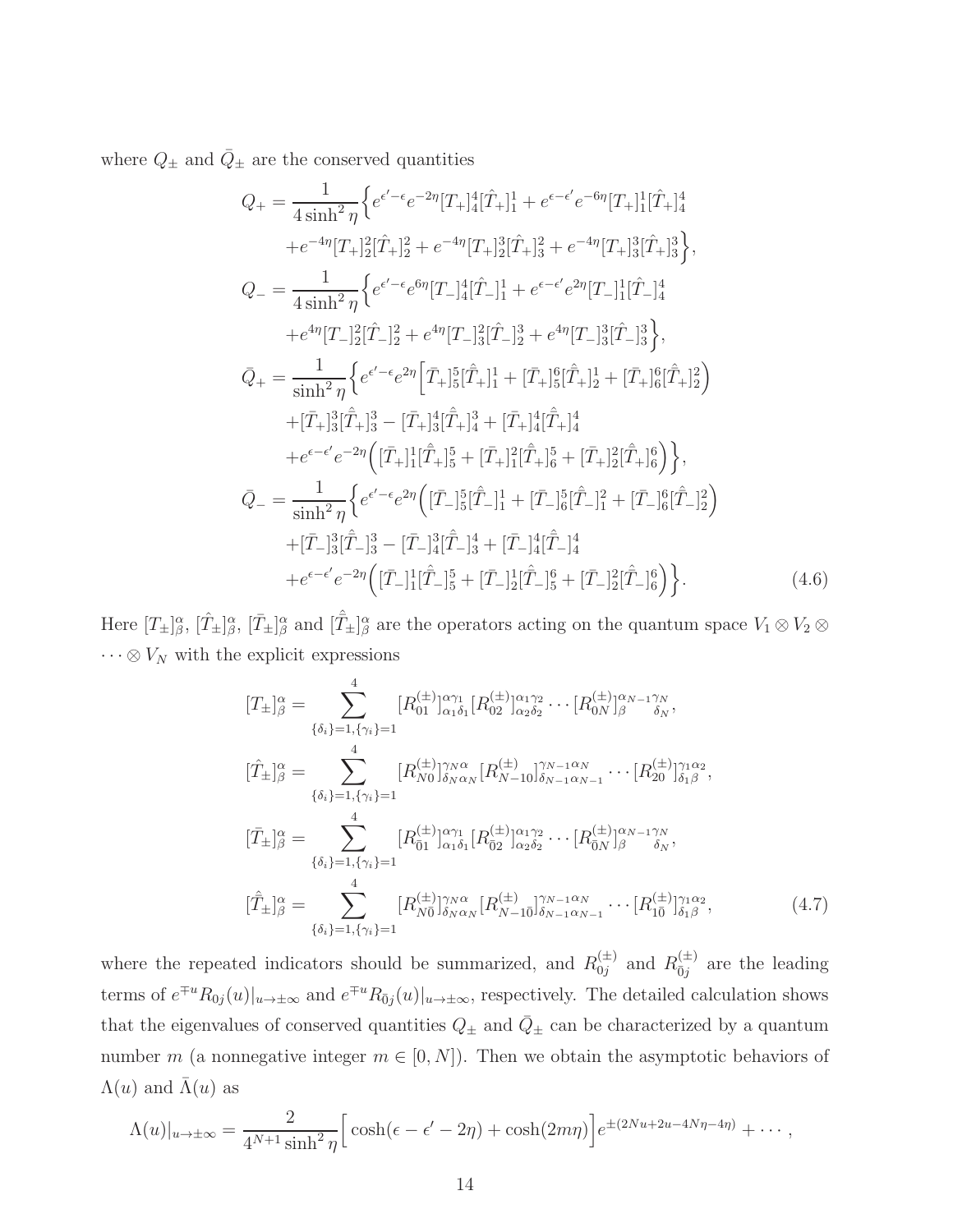$$
\bar{\Lambda}(u)|_{u \to \pm \infty} = \frac{2}{\sinh^2 \eta} \Big[ 2 \cosh(\epsilon - \epsilon' - 2\eta) \cosh(2m\eta) + 1 \Big] e^{\pm (2Nu - 4N\eta)} + \cdots. \tag{4.8}
$$

# 5 Inhomogeneous T-Q relations

Acting the operator identities [\(4.3\)](#page-12-0) on a common eigenstate, we obtain the functional relations among the eigenvalues  $\Lambda(u)$  and  $\overline{\Lambda}(u)$  as

<span id="page-14-0"></span>
$$
\Lambda(\pm\theta_j)\Lambda(\pm\theta_j + 4\eta + i\pi) = \frac{\sinh(\pm 2\theta_j - 2\eta)\sinh(\pm 2\theta_j + 2\eta)\sinh(\pm\theta_j - 4\eta)\sinh(\pm\theta_j + 4\eta)}{4\sinh^4 \eta \cosh(\pm\theta_j - 2\eta)\cosh(\pm\theta_j + 2\eta)}
$$

$$
\times \prod_{l=1}^N a(\pm\theta_j - \theta_l)c(\pm\theta_j - \theta_l + 4\eta + i\pi)a(\pm\theta_j + \theta_l)c(\pm\theta_j + \theta_l + 4\eta + i\pi),
$$

$$
\Lambda(\pm\theta_j)\Lambda(\pm\theta_j + 2\eta) = \frac{\sinh^2(\pm 2\theta_j - 2\eta)\sinh(\pm\theta_j + 2\eta)\sinh(\pm\theta_j - 4\eta)}{4\sinh^2 \eta\cosh(\pm\theta_j)\cosh(\pm\theta_j - 2\eta)}
$$

$$
\times \prod_{l=1}^N \tilde{\rho}_0(\pm\theta_j - \theta_l)\tilde{\rho}_0(\pm\theta_j + \theta_l)\bar{\Lambda}(\pm\theta_j + \eta),
$$

$$
\Lambda(\pm\theta_j)\bar{\Lambda}(\pm\theta_j + 3\eta) = \frac{2\cosh(\pm\theta_j)\cosh(\pm 2\theta_j - 2\eta)\sinh(\pm\theta_j - 4\eta)}{\sinh^2 \eta\sinh(\pm 2\theta_j + 2\eta)\sinh(\pm 2\theta_j - 4\eta)}
$$

$$
\times \prod_{l=1}^N \tilde{\rho}_1(\pm\theta_j - \theta_l)\tilde{\rho}_1(\pm\theta_j + \theta_l)\Lambda(\pm\theta_j + 2\eta + i\pi), \quad j = 1, \cdots, N. \tag{5.1}
$$

According to Eqs.[\(4.4\)](#page-12-1) and [\(4.5\)](#page-12-2), we also have other seven constraints of  $\Lambda(u)$  and  $\bar{\Lambda}(u)$  as

<span id="page-14-1"></span>
$$
\Lambda(0) = 4 \cosh^2 \eta \prod_{j=1}^N \rho_1(-\theta_j), \quad \Lambda(4\eta + i\pi) = 4 \cosh^2 \eta \prod_{j=1}^N \rho_1(-\theta_j) \times \text{id}, \quad (5.2)
$$

$$
\Lambda(2\eta) = \frac{\cosh^2 \eta}{2\cosh 2\eta (1 + 2\cosh 2\eta)} \bar{\Lambda}(\eta). \tag{5.3}
$$

The  $6N$  function relations  $(5.1)$  and 7 constraints  $(4.8)$  and  $(5.2)$ - $(5.3)$  allow us sufficient information to determine the values of  $\Lambda(u)$  and  $\bar{\Lambda}(u)$ , which can be expressed in terms of inhomogeneous  $T - Q$  relations as

<span id="page-14-2"></span>
$$
\Lambda(u) = \frac{\sinh(u - 4\eta)\sinh(2u - 2\eta)}{2\sinh^2\eta\cosh(u - 2\eta)} \prod_{j=1}^N a(u - \theta_j)a(u + \theta_j)\frac{Q^{(1)}(u + 2\eta)}{Q^{(1)}(u)}
$$

$$
+ \frac{\sinh(u)\sinh(u - 4\eta)}{\sinh^2\eta\sinh(2u - 4\eta)} \prod_{j=1}^N b(u - \theta_j)b(u + \theta_j)\left[\sinh(2u - 2\eta)\right]
$$

$$
\times \frac{Q^{(1)}(u - 2\eta)Q^{(2)}(u + 2\eta)}{Q^{(1)}(u)Q^{(2)}(u)} + \sinh(2u - 6\eta)\frac{Q^{(1)}(u - i\pi)Q^{(2)}(u - 2\eta)}{Q^{(1)}(u - 2\eta - i\pi)Q^{(2)}(u)}\right]
$$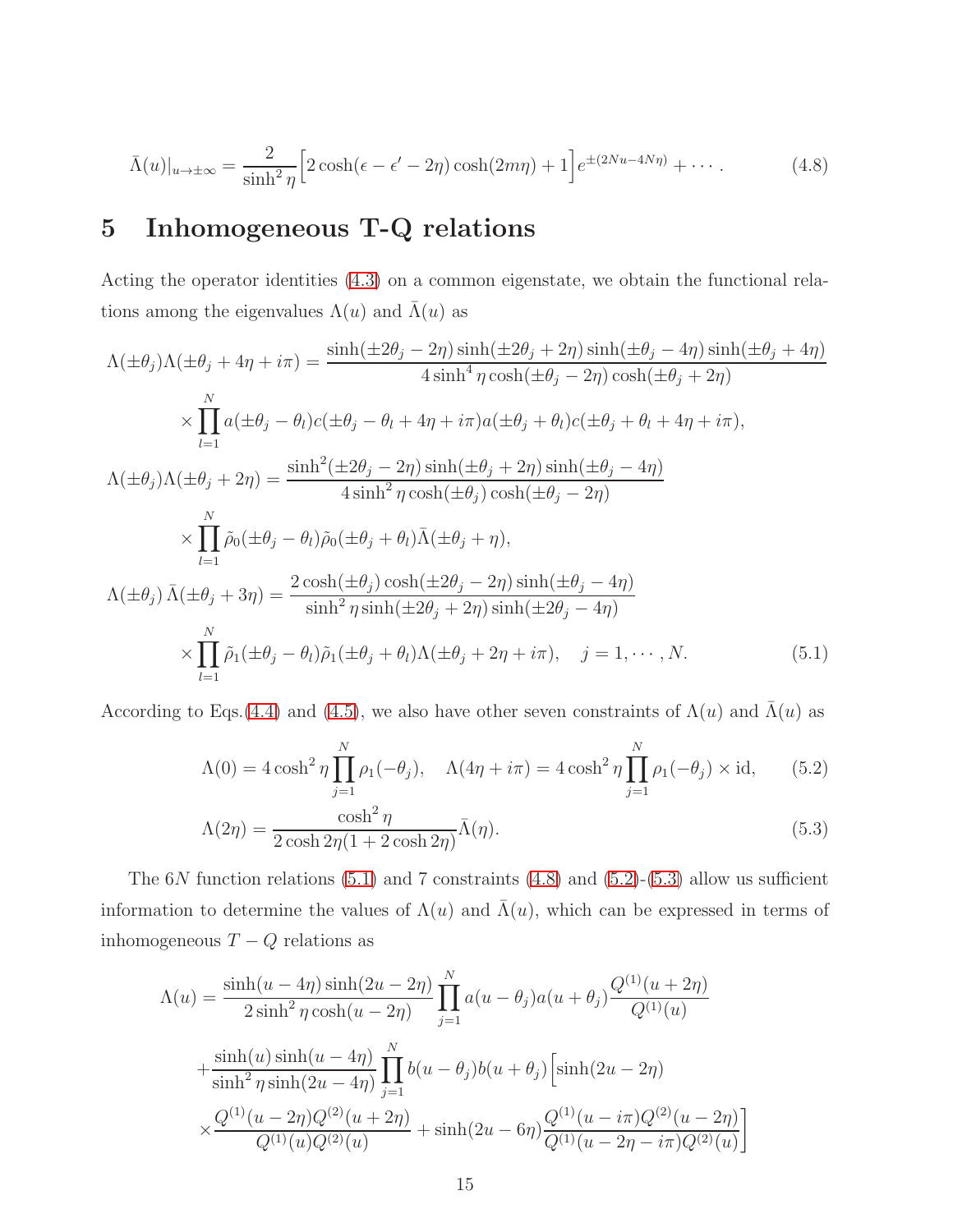$$
+\frac{\sinh(u)\sinh(2u-6\eta)}{2\sinh^2\eta\cosh(u-2\eta)}\prod_{j=1}^{N}c(u-\theta_j)c(u+\theta_j)\frac{Q^{(1)}(u-4\eta-i\pi)}{Q^{(1)}(u-2\eta-i\pi)}
$$
  
\n
$$
+h\prod_{j=1}^{N}b(u-\theta_j)b(u+\theta_j)\frac{\sinh u\sinh(u-4\eta)}{\sinh^2\eta}\frac{Q^{(1)}(u-2\eta)Q^{(1)}(u-i\pi)}{Q^{(2)}(u)}, \qquad (5.4)
$$
  
\n
$$
\bar{\Lambda}(u) = \frac{1}{\sinh^2\eta}\left\{\prod_{j=1}^{N}a_1(u-\theta_j)a_1(u+\theta_j)\frac{\sinh(u-3\eta)}{\sinh(u-\eta)}\right\}
$$
  
\n
$$
\times\left[\frac{\sinh(2u)}{\sinh(2u-4\eta)}\frac{Q^{(2)}(u+3\eta)}{Q^{(2)}(u+\eta)}+\frac{Q^{(1)}(u+\eta)Q^{(1)}(u+\eta-i\pi)Q^{(2)}(u-\eta)}{Q^{(2)}(u+\eta)}\right]
$$
  
\n
$$
+\prod_{j=1}^{N}b_1(u-\theta_j)b_1(u+\theta_j)\frac{\sinh(u)}{\sinh(u-3\eta)}
$$
  
\n
$$
\times\left[\frac{\sinh(2u-8\eta)}{\sinh(2u-4\eta)}\frac{Q^{(2)}(u-3\eta)}{Q^{(2)}(u-\eta)}+\frac{Q^{(1)}(u-3\eta)Q^{(1)}(u-3\eta-i\pi)Q^{(2)}(u+\eta)}{Q^{(1)}(u-\eta)Q^{(1)}(u-\eta-i\pi)Q^{(2)}(u-\eta)}\right]
$$
  
\n
$$
+\prod_{j=1}^{N}c_1(u-\theta_j)c_1(u+\theta_j)\frac{Q^{(1)}(u+\eta)Q^{(1)}(u-3\eta-i\pi)}{Q^{(1)}(u-\eta)Q^{(1)}(u-\eta-i\pi)}
$$
  
\n
$$
+\prod_{j=1}^{N}c_1(u-\theta_j-i\pi)c_1(u+\theta_j-i\pi)\frac{Q^{(1)}(u+\eta-i\pi)Q^{(1)}(u-3\eta)}{Q^{(1)}(u-\eta)Q^{(1)}(u-\eta-i\pi)}
$$
  
\n

where  $h$  is a parameter to be determined later (see  $(5.9)$  below), the  $Q$ -functions are

$$
Q^{(1)}(u) = \prod_{l=1}^{L_1} \sinh \frac{1}{2} (u - \mu_l^{(1)} - \eta) \sinh \frac{1}{2} (u + \mu_l^{(1)} - \eta),
$$
  

$$
Q^{(2)}(u) = \prod_{k=1}^{L_2} \sinh(u - \mu_k^{(2)} - 2\eta) \sinh(u + \mu_k^{(2)} - 2\eta),
$$
 (5.6)

 $L_1$  is the number of Bethe roots  $\{\mu_l^{(1)}\}$  $\{\mu_k^{(1)}\}$  and  $L_2$  is the number of Bethe roots  $\{\mu_k^{(2)}\}$  $\{e^{(2)}\}$ . The regularities of eigenvalues  $\Lambda(u)$  and  $\bar{\Lambda}(u)$  require that the Bethe roots  $\{\mu_l^{(1)}\}$  $\{\mu_k^{(1)}\}$  and  $\{\mu_k^{(2)}\}$  $\hat{k}$   $\hat{f}$ satisfy the Bethe ansatz equations (BAEs)

<span id="page-15-0"></span>
$$
\frac{Q^{(1)}(\mu_l^{(1)} + 3\eta)Q^{(2)}(\mu_l^{(1)} + 4\eta)}{Q^{(1)}(\mu_l^{(1)} - \eta)Q^{(2)}(\mu_l^{(1)} + 3\eta)} = -\frac{\sinh(\mu_l^{(1)} - \eta)}{\sinh(\mu_l^{(1)} + \eta)}
$$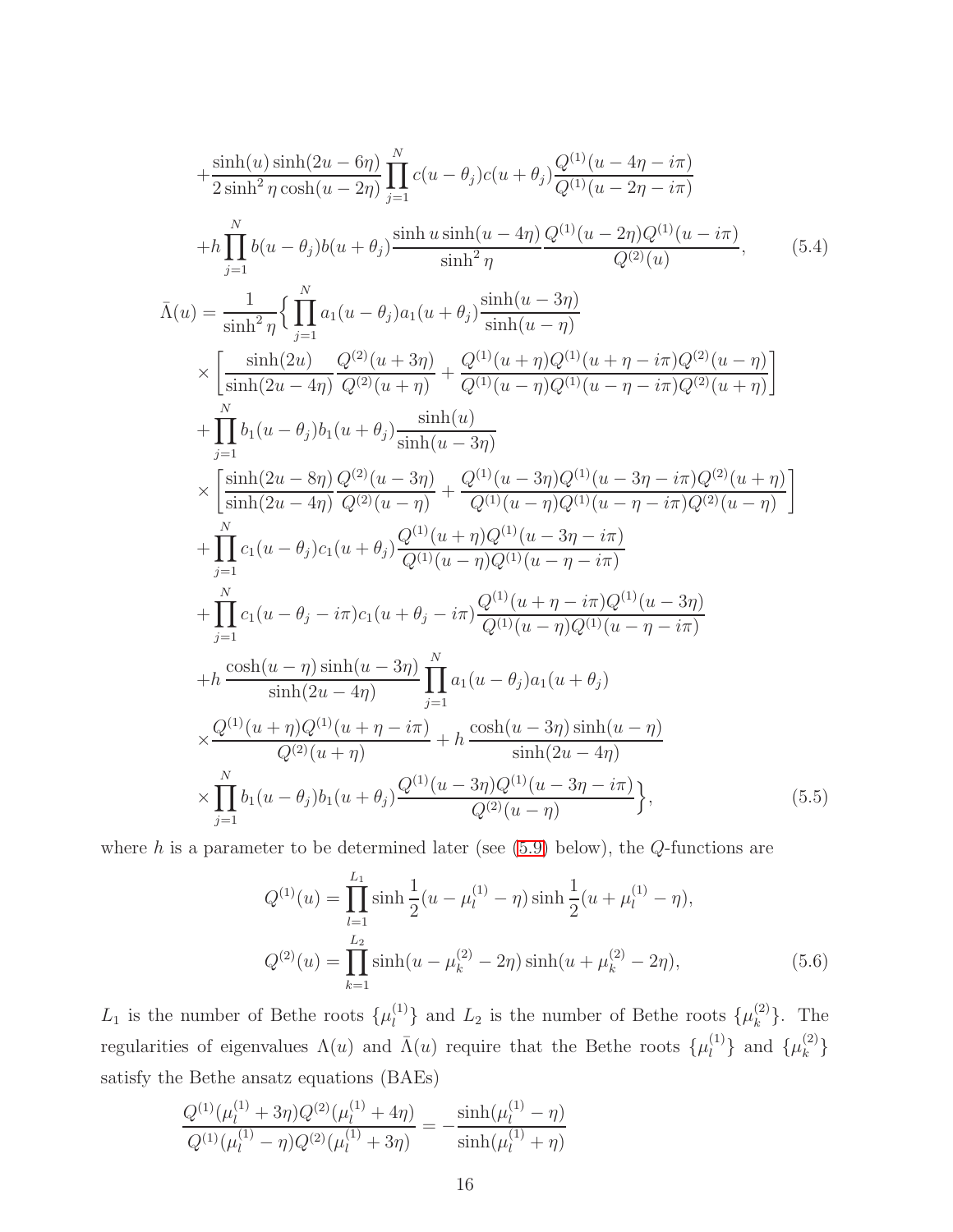$$
\times \prod_{j=1}^{N} \frac{\sinh \frac{1}{2} (\mu_k^{(1)} + \eta - \theta_j) \sinh \frac{1}{2} (\mu_k^{(1)} + \eta + \theta_j)}{\sinh \frac{1}{2} (\mu_k^{(1)} - \eta - \theta_j) \sinh \frac{1}{2} (\mu_k^{(1)} - \eta + \theta_j)}, \quad l = 1, \cdots, L_1, \quad (5.7)
$$

$$
\frac{\sinh(2\mu_k^{(2)} + 2\eta)}{\sinh(2\mu_k^{(2)})} \frac{Q^{(2)}(\mu_k^{(2)} + 4\eta)}{Q^{(1)}(\mu_k^{(2)} + 2\eta)Q^{(1)}(\mu_k^{(2)} + 2\eta - i\pi)} + \frac{\sinh(2\mu_k^{(2)} - 2\eta)}{\sinh(2\mu_k^{(2)})} \frac{Q^{(2)}(\mu_k^{(2)})}{Q^{(1)}(\mu_k^{(2)})Q^{(1)}(\mu_k^{(2)} - i\pi)} = -h, \quad k = 1, \cdots, L_2. \quad (5.8)
$$

From the degree analysis of polynomials  $\Lambda(u)$  and  $\Lambda(u)$ , we obtain that the numbers of Bethe roots  $\{\mu_l^{(1)}\}$  $\{\mu_k^{(1)}\}$  and  $\{\mu_k^{(2)}\}$  ${k \choose k}$  should be the same, i.e.,  $L_1 = L_2$ . According to the asymptotic behaviors of  $\Lambda(u)$  and  $\Lambda(u)$ , the value of h is determined as

<span id="page-16-0"></span>
$$
h = (-1)^{L_1} 4^{L_1} \left\{ 2 \cosh(\epsilon - \epsilon' - 2\eta) - 2 \cosh[2(L_1 + 1)\eta] \right\}.
$$
 (5.9)

Meanwhile, the quantum number m is related with the number of Bethe roots as  $m = L_1 - N$ .

We shall give some remarks about the obtained eigenvalues. The BAEs [\(5.7\)](#page-15-0) are homogeneous while the BAEs [\(5.8\)](#page-15-0) are inhomogeneous. This is because that the non-diagonal boundary reflections break the  $U(1)$  symmetry of the system. Due to the present form of reflection matrix  $(2.10)$ , which is diagonal in a  $2 \times 2$  subspace, the Bethe roots in this subspace satisfy the homogeneous BAEs. The existence of one sets of homogeneous BAEs consists with the fact that there is only one good quantum number  $m$ . Another things we should mentioned is that during the construction of  $T - Q$  relation, the BAEs obtained from the regularities of  $\Lambda(u)$  and  $\Lambda(u)$  should be the same. It is easy to check that  $\Lambda(u)$  and  $\Lambda(u)$  satisfy the functional relations [\(5.1\)](#page-14-0) and the additional constraints [\(5.3\)](#page-14-1). Therefore, we conclude that the analytical expressions [\(5.4\)](#page-14-2) and [\(5.5\)](#page-14-2) are the eigenvalues of the transfer matrices  $t(u)$  and  $\bar{t}(u)$ , respectively. It is noted that the eigenvalues and associated BAEs have the well-defined homogeneous limit.

Based on the exact solution [\(5.4\)](#page-14-2) and [\(5.7\)](#page-15-0)-[\(5.8\)](#page-15-0) of  $\Lambda(u)$ , we can obtain the energy spectrum of the Hamiltonian [\(2.12\)](#page-4-2)

$$
E = \frac{\partial \ln \Lambda(u)}{\partial u}|_{u=0, \{\theta_j\}=0}.
$$
\n(5.10)

# 6 Periodic boundary condition case

We shall note that the above method is universal, which is also valid for the quantum integrable systems with  $U(1)$  symmetry. For this purpose, we consider the exact solution of the  $A_3^{(2)}$  model with the periodic boundary condition.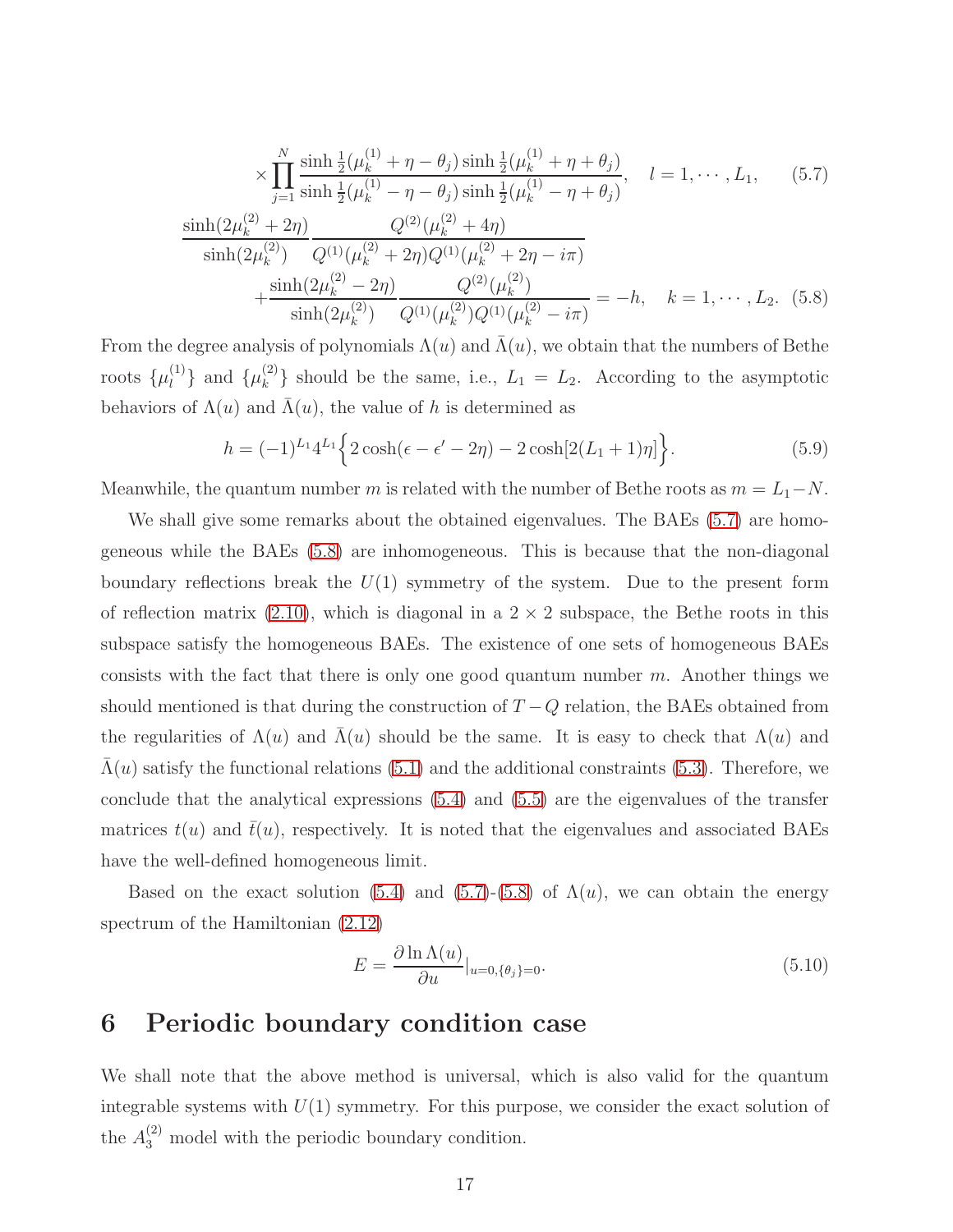In the periodic case, the transfer matrix  $t^{(p)}(u)$  and the fused one  $\bar{t}^{(p)}(u)$  are defined as

<span id="page-17-0"></span>
$$
t^{(p)}(u) = tr_0 T_0(u), \quad \bar{t}^{(p)}(u) = tr_{\bar{0}} T_{\bar{0}}(u), \tag{6.1}
$$

where the monodromy matrices  $T_0(u)$  and  $T_0(u)$  are given by [\(2.2\)](#page-2-2) and [\(3.17\)](#page-7-2), respectively. From the Yang-Baxter equations [\(2.7\)](#page-3-2) and [\(3.13\)](#page-7-1), we can prove that the transfer matrices  $t^{(p)}(u)$  and  $\bar{t}^{(p)}(u)$  satisfy the commutation relations

$$
[t^{(p)}(u), t^{(p)}(v)] = [t^{(p)}(u), \bar{t}^{(p)}(v)] = 0.
$$
\n(6.2)

Taking the partial trace of  $Eq.(3.21)$  $Eq.(3.21)$  in the auxiliary spaces and using the relation  $(4.1)$ , we obtain the operator product identities

<span id="page-17-1"></span>
$$
t^{(p)}(\theta_j) t^{(p)}(\theta_j + 4\eta + i\pi) = \prod_{l=1}^N a(\theta_j - \theta_l)c(\theta_j - \theta_l + 4\eta + i\pi) \times \text{id},
$$
  

$$
t^{(p)}(\theta_j) t^{(p)}(\theta_j + 2\eta) = \prod_{l=1}^N \tilde{\rho}_0(\theta_j - \theta_l) \bar{t}^{(p)}(\theta_j + \eta),
$$
  

$$
t^{(p)}(\theta_j) \bar{t}^{(p)}(\theta_j + 3\eta) = \prod_{l=1}^N \tilde{\rho}_1(\theta_j - \theta_l) t^{(p)}(\theta_j + 2\eta + i\pi), \quad j = 1, \cdots, N.
$$
 (6.3)

From the definitions [\(6.1\)](#page-17-0), we obtain the asymptotic behaviors of fused transfer matrices

$$
t^{(p)}(u)|_{u \to \pm \infty} = e^{\pm (Nu - \sum_{j=1}^{N} \theta_j)} \sum_{\alpha=1}^{4} [T_{\pm}]_{\alpha}^{\alpha} + \cdots ,
$$
  

$$
\bar{t}^{(p)}(u)|_{u \to \pm \infty} = e^{\pm (Nu - \sum_{j=1}^{N} \theta_j)} \sum_{\alpha=1}^{6} [\bar{T}_{\pm}]_{\alpha}^{\alpha} + \cdots , \qquad (6.4)
$$

where  $\sum_{\alpha=1}^{4}[T_{\pm}]\alpha^{\alpha}$  and  $\sum_{\alpha=1}^{6}[T_{\pm}]\alpha^{\alpha}$  are the conserved quantities. From the direct calculation, we find that the eigenvalues of  $\sum_{\alpha=1}^4 [T_{\pm}^v]_{\alpha}^{\alpha}$  and  $\sum_{\alpha=1}^6 [T_{\pm}^{\bar{v}}]_{\alpha}^{\alpha}$  can be quantified by two quantum numbers  $m_1$  and  $m_2$  as  $2^{1-N}[\cosh(m_1\eta) + \cosh(m_2\eta)]e^{\mp 2N\eta}$  and  $2\{1 + \cosh[(m_1 + m_2)\eta] +$  $\cosh[(m_1 - m_2)\eta]$   $e^{\mp 2N\eta}$ , respectively, where  $m_1 \in [0, N]$  and  $0 \le m_2 \le N - m_1$ . Then the asymptotic behaviors of transfer matrices  $t^{(p)}(u)$  and  $\bar{t}^{(p)}(u)$  on some subspace which can be parameterized by two nonnegative integers  $m_1$  and  $m_2$  read

<span id="page-17-2"></span>
$$
t^{(p)}(u)|_{u\to\pm\infty} = 2^{1-N}[\cosh(m_1\eta) + \cosh(m_2\eta)]e^{\pm(Nu-\sum_{j=1}^N \theta_j - 2N\eta)} + \cdots,
$$
  

$$
\bar{t}^{(p)}(u)|_{u\to\pm\infty} = 2\{1 + \cosh[(m_1 + m_2)\eta] + \cosh[(m_1 - m_2)\eta]\}e^{\pm(Nu-\sum_{j=1}^N \theta_j - 2N\eta)} + \cdots
$$
 (6.5)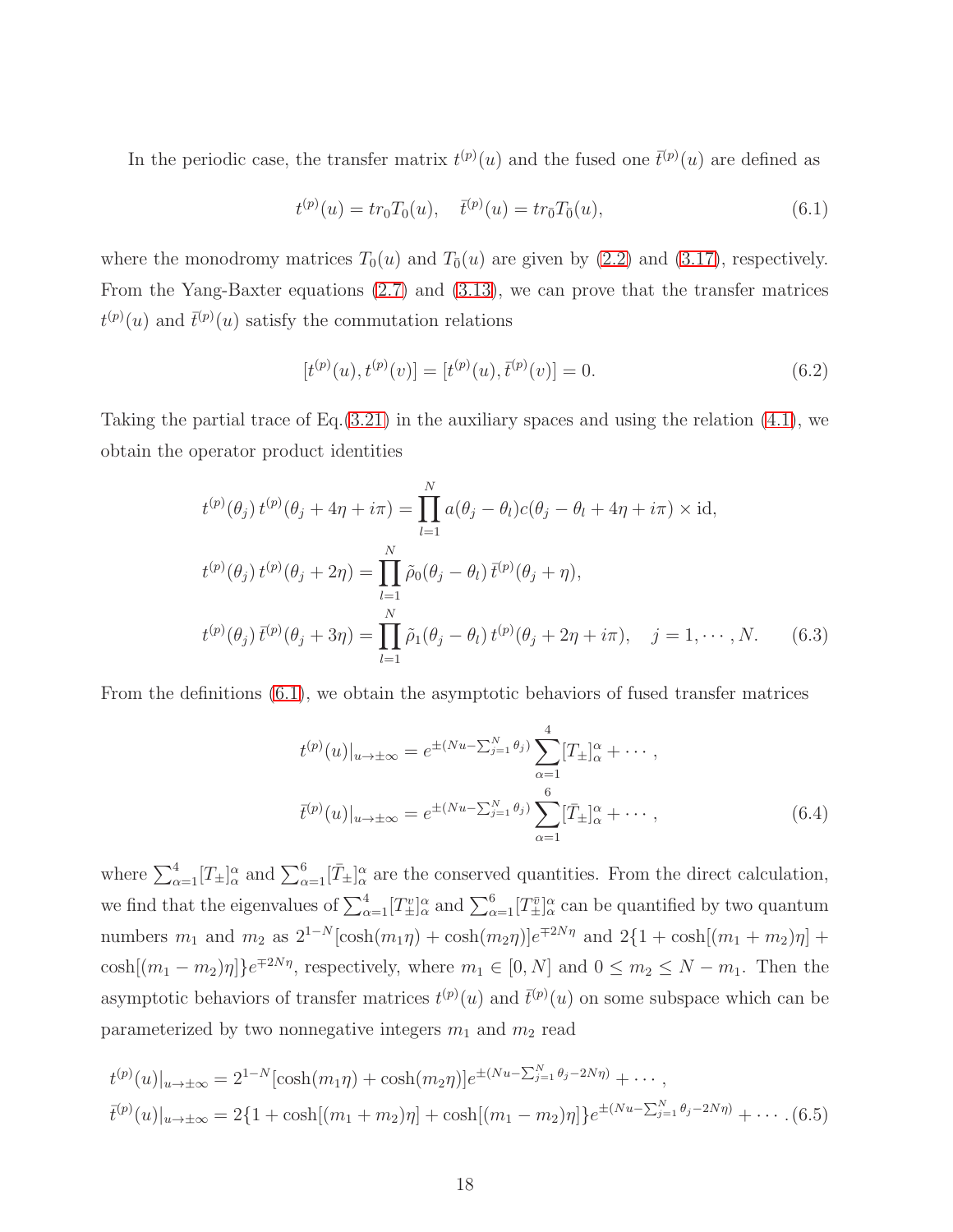Suppose the eigenvalues of  $t^{(p)}(u)$  and  $\bar{t}^{(p)}(u)$  as  $\Lambda^{(p)}(u)$  and  $\bar{\Lambda}^{(p)}(u)$ , respectively. From Eqs.[\(6.3\)](#page-17-1) and [\(6.5\)](#page-17-2), we obtain that  $\Lambda^{(p)}(u)$  and  $\bar{\Lambda}^{(p)}(u)$  should satisfy the constraints

<span id="page-18-0"></span>
$$
\Lambda^{(p)}(\theta_j) \Lambda^{(p)}(\theta_j + 4\eta + i\pi) = \prod_{l=1}^N a(\theta_j - \theta_l)c(\theta_j - \theta_l + 4\eta + i\pi),
$$
  
\n
$$
\Lambda^{(p)}(\theta_j) \Lambda^{(p)}(\theta_j + 2\eta) = \prod_{l=1}^N \tilde{\rho}_0(\theta_j - \theta_l) \bar{\Lambda}^{(p)}(\theta_j + \eta),
$$
  
\n
$$
\Lambda^{(p)}(\theta_j) \bar{\Lambda}^{(p)}(\theta_j + 3\eta) = \prod_{l=1}^N \tilde{\rho}_1(\theta_j - \theta_l) \Lambda^{(p)}(\theta_j + 2\eta + i\pi), \quad j = 1, \dots, N,
$$
  
\n
$$
\Lambda^{(p)}(u)|_{u \to \pm \infty} = 2^{1-N} [\cosh(m_1\eta) + \cosh(m_2\eta)] e^{\pm (Nu - \sum_{j=1}^N \theta_j - 2N\eta)} + \dots,
$$
  
\n
$$
\bar{\Lambda}^{(p)}(u)|_{u \to \pm \infty} = 2\{1 + \cosh[(m_1 + m_2)\eta] + \cosh[(m_1 - m_2)\eta]\}
$$
  
\n
$$
\times e^{\pm (Nu - \sum_{j=1}^N \theta_j - 2N\eta)} + \dots
$$
\n(6.6)

The eigenvalues  $\Lambda^{(p)}(u)$  (resp.  $\bar{\Lambda}^{(p)}(u)$ ) is a polynomial of  $e^u$  with degree 2N (a polynomial of  $e^{2u}$  with degree N respectively) up to an overall factor  $e^{-Nu}$ . Therefore,  $\Lambda^{(p)}(u)$  and  $\bar{\Lambda}^{(p)}(u)$ can be completely determined by at least  $3N + 2$  constraints. Then we arrive at that  $3N$ functional relations together with 4 asymptotic behaviors [\(6.6\)](#page-18-0) can determine the eigenvalues  $\Lambda^{(p)}(u)$  and  $\bar{\Lambda}^{(p)}(u)$ , which are expressed by the  $T-Q$  relations as

<span id="page-18-1"></span>
$$
\Lambda^{(p)}(u) = \prod_{j=1}^{N} a(u - \theta_j) \frac{Q_p^{(1)}(u + 2\eta)}{Q_p^{(1)}(u)} + \prod_{j=1}^{N} b(u - \theta_j) \left\{ \frac{Q_p^{(1)}(u - 2\eta)Q_p^{(2)}(u + 2\eta)}{Q_p^{(1)}(u)Q_p^{(2)}(u)} \right\} \n+ \frac{Q_p^{(1)}(u - i\pi)Q_p^{(2)}(u - 2\eta)}{Q_p^{(1)}(u - 2\eta - i\pi)Q_p^{(2)}(u)} \right\} + \prod_{j=1}^{N} c(u - \theta_j) \frac{Q_p^{(1)}(u - 4\eta - i\pi)}{Q_p^{(1)}(u - 2\eta - i\pi)},
$$
\n
$$
\bar{\Lambda}^{(p)}(u) = \prod_{j=1}^{N} a_1(u - \theta_j) \left[ \frac{Q_p^{(2)}(u + 3\eta)}{Q_p^{(2)}(u + \eta)} + \frac{Q_p^{(1)}(u + \eta)Q_p^{(1)}(u + \eta - i\pi)Q_p^{(2)}(u - \eta)}{Q_p^{(1)}(u - \eta)Q_p^{(1)}(u - \eta - i\pi)Q_p^{(2)}(u + \eta)} \right] \n+ \prod_{j=1}^{N} b_1(u - \theta_j) \left[ \frac{Q_p^{(2)}(u - 3\eta)}{Q_p^{(2)}(u - \eta)} + \frac{Q_p^{(1)}(u - 3\eta)Q_p^{(1)}(u - 3\eta - i\pi)Q_p^{(2)}(u + \eta)}{Q_p^{(1)}(u - \eta)Q_p^{(1)}(u - \eta)Q_p^{(1)}(u - \eta - i\pi)Q_p^{(2)}(u - \eta)} \right] \n+ \prod_{j=1}^{N} c_1(u - \theta_j) \frac{Q_p^{(1)}(u + \eta)Q_p^{(1)}(u - 3\eta - i\pi)}{Q_p^{(1)}(u - \eta)Q_p^{(1)}(u - \eta - i\pi)}
$$
\n
$$
+ \prod_{j=1}^{N} c_1(u - \theta_j - i\pi) \frac{Q_p^{(1)}(u + \eta - i\pi)Q_p^{(1)}(u - \eta - i\pi)}{Q_p^{(1)}(u - \eta)Q_p^{(1)}(u - \eta - i\pi
$$

where

$$
Q_p^{(1)}(u) = \prod_{l=1}^{L_1} \sinh \frac{1}{2}(u - \mu_l^{(1)} - \eta), \quad Q_p^{(2)}(u) = \prod_{k=1}^{L_2} \sinh(u - \mu_k^{(2)} - 2\eta),
$$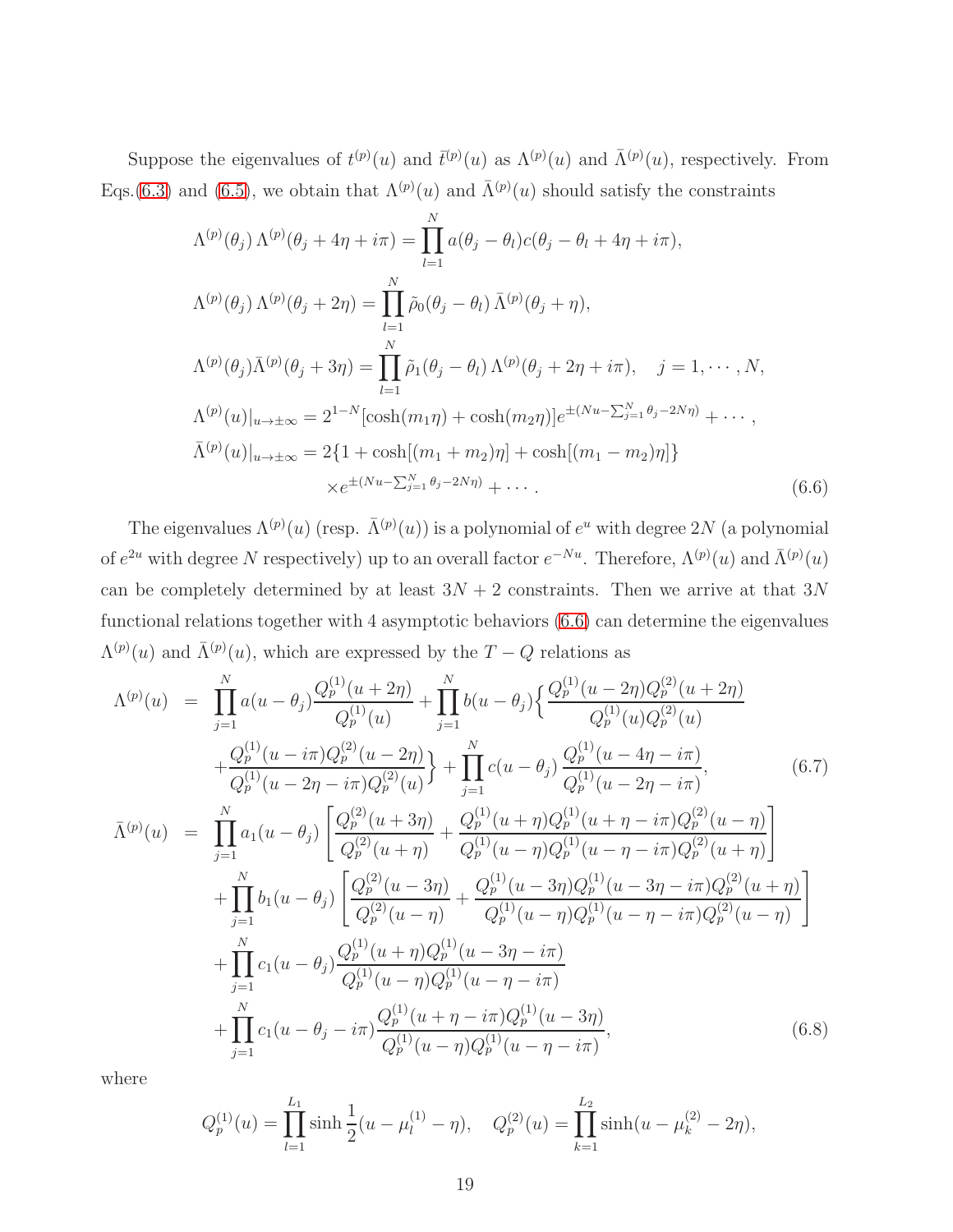$$
a_1(u) = 2\sinh(u - 3\eta), \quad b_1(u) = 2\sinh(u - \eta),
$$
  
\n
$$
c_1(u) = 4\sinh\frac{1}{2}(u - 3\eta)\cosh\frac{1}{2}(u - \eta).
$$
\n(6.9)

The regularity analyses of the  $T - Q$  relations [\(6.7\)](#page-18-1)-[\(6.8\)](#page-18-1) lead to that the Bethe roots  $\{\mu_l^{(1)}\}$  $\{\mu_k^{(1)}\}$  and  $\{\mu_k^{(2)}\}$  $\binom{2}{k}$  should satisfy the BAEs

<span id="page-19-0"></span>
$$
\frac{Q_p^{(1)}(\mu_l^{(1)} + 3\eta)Q_p^{(2)}(\mu_l^{(1)} + \eta)}{Q_p^{(1)}(\mu_l^{(1)} - \eta)Q_p^{(2)}(\mu_l^{(1)} + 3\eta)} = -\prod_{j=1}^N \frac{\sinh\frac{1}{2}(\mu_l^{(1)} + \eta - \theta_j)}{\sinh\frac{1}{2}(\mu_l^{(1)} - \eta - \theta_j)}, \quad l = 1, \cdots, L_1, (6.10)
$$

$$
\frac{Q_p^{(1)}(\mu_k^{(2)})Q_p^{(1)}(\mu_k^{(2)} - i\pi)Q_p^{(2)}(\mu_k^{(2)} + 4\eta)}{Q_p^{(1)}(\mu_k^{(2)} + 2\eta)Q_p^{(1)}(\mu_k^{(2)} + 2\eta - i\pi)Q_p^{(2)}(\mu_k^{(2)})} = -1, \quad k = 1, \cdots, L_2,
$$
\n(6.11)

where  $L_1 \leq N$  and  $L_2 \leq L_1$ . We shall note that the BAEs [\(6.10\)](#page-19-0) and [\(6.11\)](#page-19-0) are homogeneous, because the periodic boundary condition does not break the  $U(1)$  symmetry. The quantum numbers  $m_1$  and  $m_2$  characterizing the conserved quantities  $\sum_{\alpha=1}^4 [T_{\pm}]^{\alpha}_{\alpha}$  and  $\sum_{\alpha=1}^6 [\bar{T}_{\pm}]^{\alpha}_{\alpha}$  are related with the numbers of Bethe roots as

$$
m_1 = N - L_1, \quad m_2 = L_1 - 2L_2. \tag{6.12}
$$

The eigenvalues  $(6.7)-(6.8)$  $(6.7)-(6.8)$  and associated BAEs  $(6.10)-(6.11)$  $(6.10)-(6.11)$  have the well-defined homogeneous limit. These results with the constraint  $\{\theta_j\} = 0$  are coincide with the previous ones obtained by using the functional or nested algebraic Bethe ansatz [\[20,](#page-22-4) [21\]](#page-22-5).

# 7 Discussion

In this paper, we have studied the exact solution of quantum integrable model associated with the  $A_3^{(2)}$  $\frac{1}{3}$  twisted Lie algebra. We give a detailed analysis of the fusion properties, including the open chain and the periodic one. We obtain the closed recursive fusion relations and additional constraints among the fused transfer matrices. Based on them and with the help of polynomials analysis, we obtain the eigenspectrum and related Bethe ansatz equations of the system. The results provided in this paper can be generalized to the  $A_n^{(2)}$  model with arbitrary  $n$  and integrable models with the other twisted Lie algebras.

# Acknowledgments

The financial supports from the National Natural Science Foundation of China (Grant Nos. 12175180, 12105221, 12074410, 12047502, 12075177, 11934015, 11975183, 11947301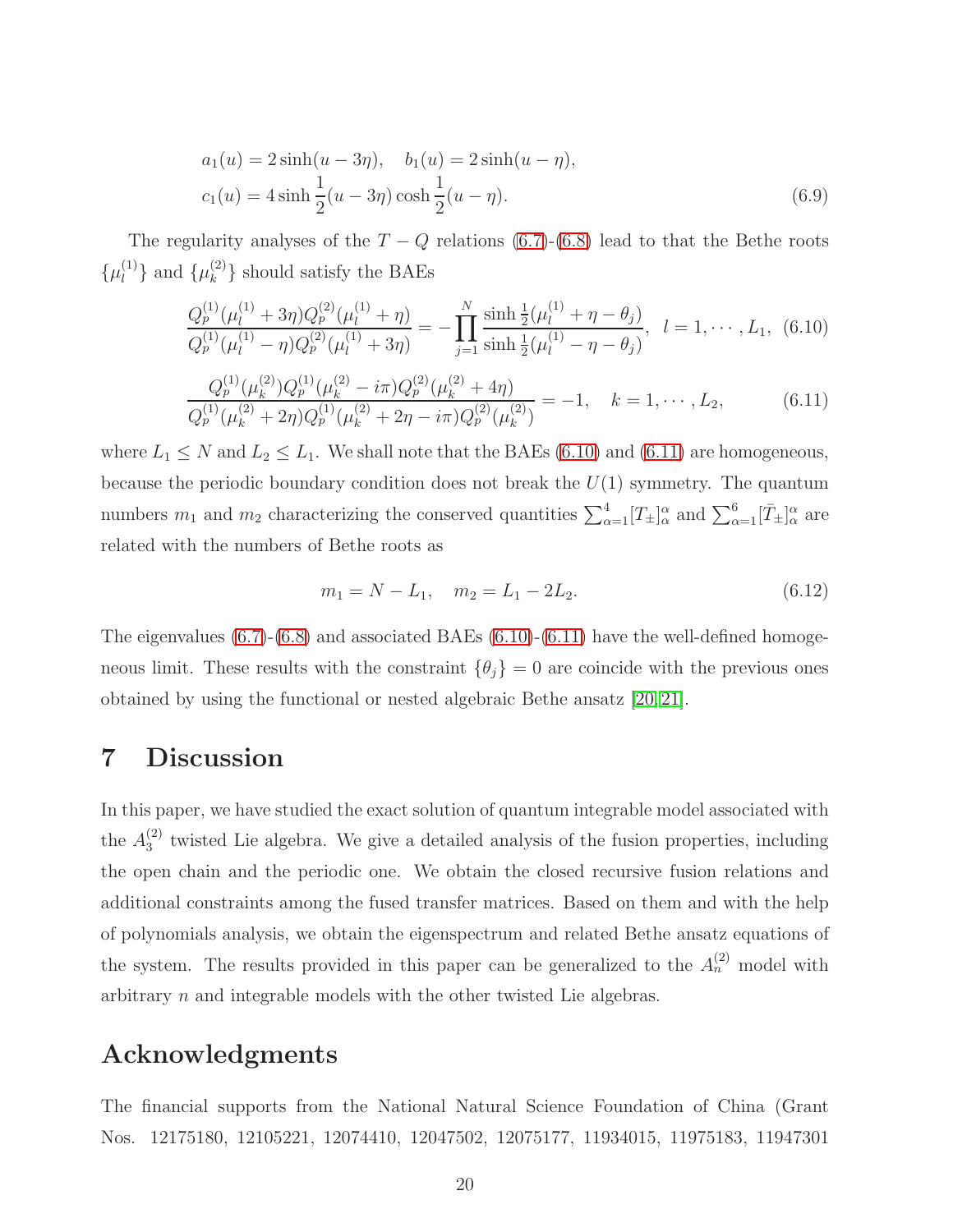and 91536115), Major Basic Research Program of Natural Science of Shaanxi Province (Grant Nos. 2021JCW-19 and 2017ZDJC-32), Australian Research Council (Grant No. DP 190101529), Strategic Priority Research Program of the Chinese Academy of Sciences (Grant No. XDB33000000), Shaanxi Province Key Laboratory of Quantum Information and Quantum Optoelectronic Devices, Xi'an Jiaotong University, and the Double First-Class University Construction Project of Northwest University are gratefully acknowledged.

# Appendix A. Expression of the R-matrix  $R_{\bar{1}2}(u)$

<span id="page-20-0"></span>

|                     | $\frac{r_1}{r_1}$ $\frac{r_2}{r_2}$ | $r_7\,$                                   | $r_8$ $\frac{r_9}{r_9}$         | $r_{\rm 10}$<br>$r_{11}$                  | $r_{12}$                                              |                                                                 |
|---------------------|-------------------------------------|-------------------------------------------|---------------------------------|-------------------------------------------|-------------------------------------------------------|-----------------------------------------------------------------|
| $R_{\bar{1}2}(u) =$ | $r_7\,$                             | $r_1$<br>$r_{\rm 2}_{r_{\rm 1}}$<br>$r_2$ | $r_8$<br>r <sub>9</sub>         | $-r_{10}$<br>$-r_{11}$                    |                                                       | $r_{12}$                                                        |
|                     | $\overline{r_{13}}_{r_{14}}$        | $r_{13}$<br>$r_{14}$                      | $r_3$<br>$r_{4}$<br>$r_4$ $r_3$ | $r_{15}$<br>$-r_{15}$                     | $r_{9}$<br>$r_8$                                      | $r_9$ $\frac{r_8}{s}$                                           |
|                     | $\overline{r_{16}}_{r_{17}}$        | $-r_{16}$<br>$-r_{17^{\mid}}$             | $-r_{15}\over r_{15}$           | $r_{\rm 5}$<br>$r_{\rm 6}$<br>$r_{\rm 6}$ | $-r_{11}$                                             | $r_{11}$                                                        |
|                     | $r_{18}$                            |                                           | $r_{14}$<br>$r_{13}$            | $r_{5}$<br>$-r_{17}$<br>$-r_{16}$         | $-r_{10}$<br>$r_2$<br>$rac{r_1}{r_2}$ $rac{r_1}{r_1}$ | $r_{10}$<br>$r_7\,$                                             |
|                     |                                     | $r_{18}$                                  | $\overline{r_{14}}_{r_{13}}$    | $r_{17}$<br>$r_{16}$                      | $r_7\,$                                               | $r_2$<br>$\begin{array}{cc} r_2 & r_1 \\ r_1 & r_2 \end{array}$ |
|                     |                                     |                                           |                                 |                                           |                                                       | (A.1)                                                           |

,

In this appendix, we give the explicit expression of the R-matrix  $R_{\bar{1}2}(u)$  define in [\(3.7\)](#page-5-0) as

<span id="page-20-1"></span>
$$
r_1 = 2\sinh(u - 3\eta), \ r_2 = 2\sinh(u - \eta), \ r_3 = 4\sinh\frac{1}{2}(u - 3\eta)\cosh\frac{1}{2}(u - \eta),
$$
  
\n
$$
r_4 = 2(\sinh(u - 2\eta) + \sinh 2\eta \sinh \eta), \ r_5 = 4\sinh\frac{1}{2}(u - \eta)\cosh\frac{1}{2}(u - 3\eta),
$$
  
\n
$$
r_6 = 2(\sinh(u - 2\eta) - \sinh 2\eta \sinh \eta), \ r_7 = -2\sinh 2\eta,
$$
  
\n
$$
r_8 = -4e^{-\frac{u}{2}}\sinh\eta\sqrt{\cosh\eta}\sinh\frac{1}{2}(u - 3\eta), \ r_9 = -4e^{-\frac{u}{2} + \eta}\sinh\eta\sqrt{\cosh\eta}\cosh\frac{1}{2}(u - \eta),
$$
  
\n
$$
r_{10} = 4e^{-\frac{u}{2}}\sinh\eta\sqrt{\cosh\eta}\cosh\frac{1}{2}(u - 3\eta), \ r_{11} = 4e^{-\frac{u}{2} + \eta}\sinh\eta\sqrt{\cosh\eta}\sinh\frac{1}{2}(u - \eta),
$$
  
\n
$$
r_{12} = 2e^{-\eta}\sinh 2\eta, \ r_{13} = -e^{u}r_8, \ r_{14} = e^{u-2\eta}r_9, \ r_{15} = -2\sinh\eta\sinh 2\eta,
$$
  
\n
$$
r_{16} = e^{u}r_{10}, \ r_{17} = -e^{u-2\eta}r_{11}, \ r_{18} = 2e^{\eta}\sinh 2\eta.
$$
\n(A.2)

The above expression allows us to derive the very properties [\(3.9\)](#page-6-0) of the resulting fused *R*-matrix  $R_{\bar{1}2}(u)$ .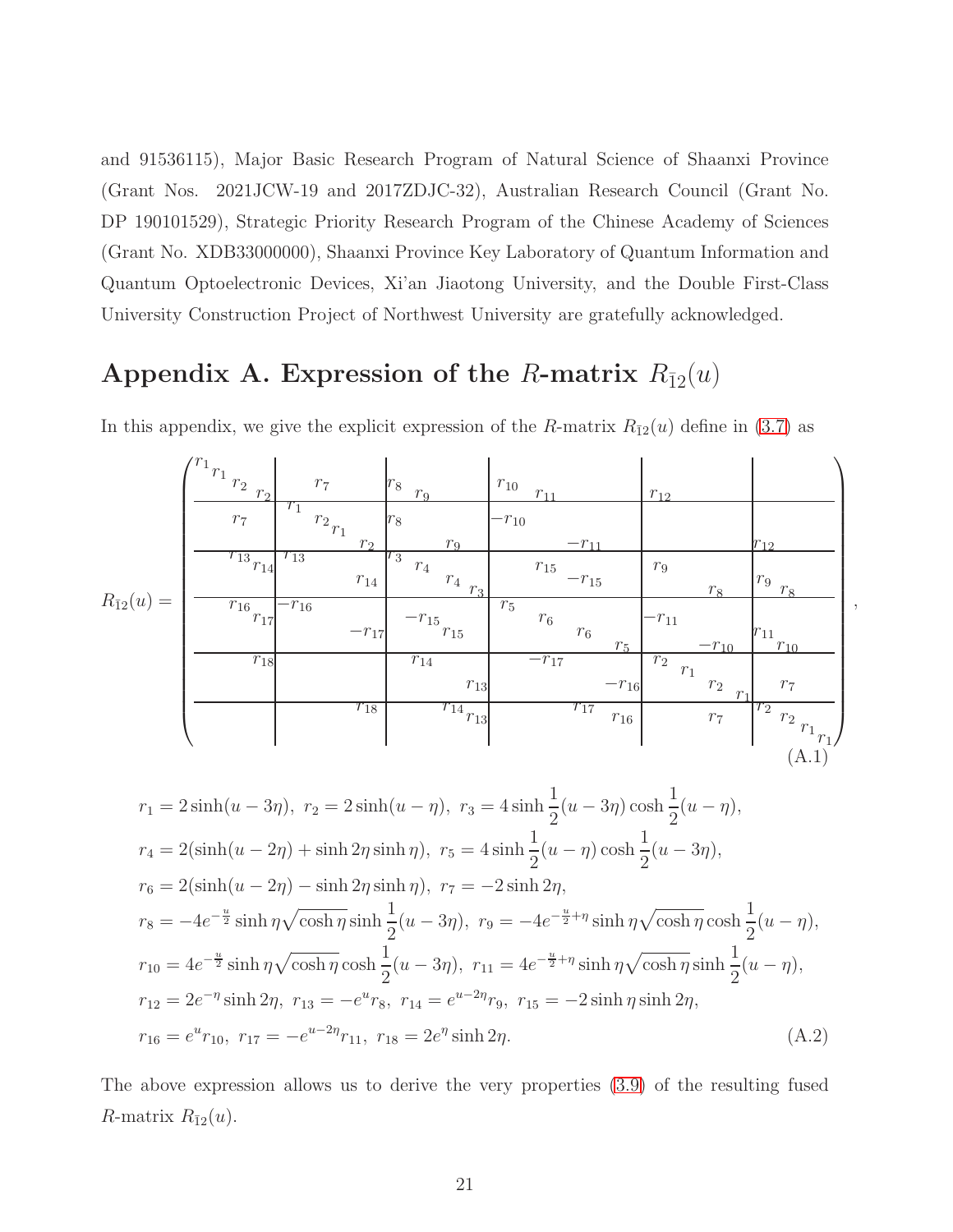# <span id="page-21-0"></span>References

- <span id="page-21-1"></span>[1] E.K. Sklyanin, Boundary conditions for integrable quantum systems, J. Phys. A 21 (1988) 2375.
- <span id="page-21-2"></span>[2] M. Gaudin and J.-S. Caux, The Bethe wavefunction, Cambridge University Press (2014).
- [3] L.A. Takhtadzhan and L.D. Faddeev, The quantum method of the inverse problem and the Heisenberg XYZ model, Rush. Math. Surv. 34 (1979) 11.
- <span id="page-21-3"></span>[4] E.K. Sklyanin, L.A. Takhtajan and L.D. Faddeev, Qunatum inverse problem method, Theor. Math. Phys. 40 (1980) 688.
- <span id="page-21-4"></span>[5] V.E. Korepin, N.M. Boliubov and A.G. Izergin, Quantum inverse scattering method and correlation functions, Cambridge University Press (1993).
- [6] P. Baseilhac, The q-deformed analogue of the Onsager algebra: beyond the Bethe ansatz approach, Nucl. Phys. B 754 (2006) 309.
- [7] P. Baseilhac and K. Koizumi, Exact spectrum of the XXZ open spin chain from the  $q$ -Onsager algebra representation theory, J. Stat. Mech. **P09006** (2007).
- <span id="page-21-5"></span>[8] P. Baseilhac and S. Belliard, Generalized q-Onsager algebras and boundary affine Toda field theories, Lett. Math. Phys. 93 (2010) 213.
- <span id="page-21-6"></span>[9] P. Baseilhac and S. Belliard, The half-infinite XXZ chain in Onsager's approach, Nucl. Phys. B 873 (2013) 550.
- [10] E. K. Sklyanin, Separation of variables-new trends, Prog. Theor. Phys. Suppl. 118 (1995) 35.
- [11] H. Frahm, A. Seel and T. Wirth, Separation of variables in the open XXX chain, Nucl. Phys. B 802 (2008) 351.
- <span id="page-21-7"></span>[12] H. Frahm, J.H. Grelik, A. Seel and T. Wirth, Functional Bethe ansatz methods for the open XXX chain, J. Phys.  $A$  44 (2011) 015001.
- [13] G. Niccoli, Non-diagonal open spin-1/2 XXZ quantum chains by separation of variables: complete spectrum and matrix elements of some quasi-local operators, J. Stat. Mech. P10025 (2012).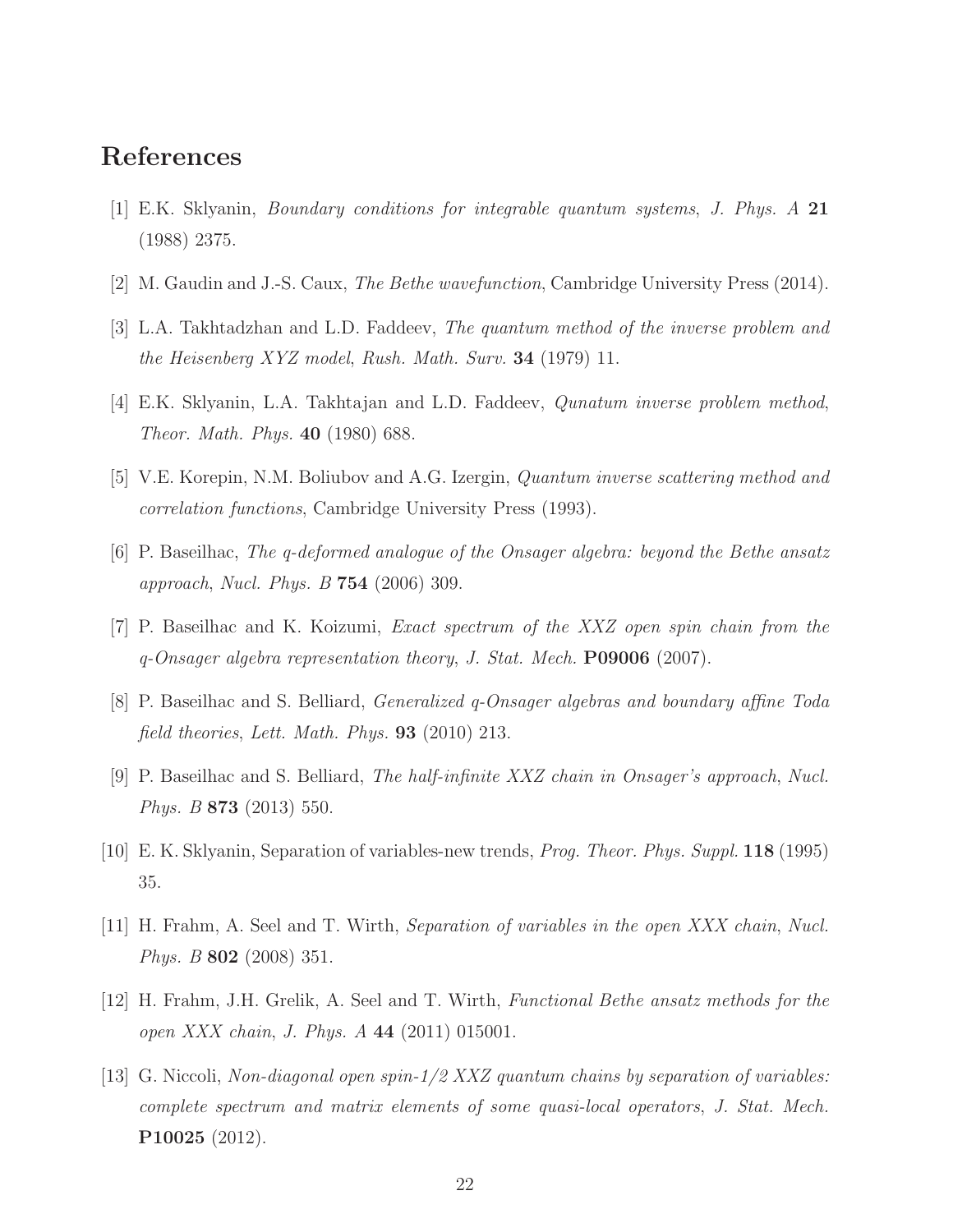- <span id="page-22-1"></span><span id="page-22-0"></span>[14] J. Cao, W.-L. Yang, K. Shi and Y. Wang, Off-diagonal Bethe ansatz and exact solution of a topological spin ring, Phys. Rev. Lett. 111 (2013) 137201.
- <span id="page-22-2"></span>[15] Y. Wang, W.-L. Yang, J. Cao and K. Shi, Off-Diagonal Bethe Ansatz for Exactly Solvable Models, Springer Press, 2015.
- [16] S. Belliard and N. Crampé, *Heisenberg XXX model with general boundaries: eigenvectors* from algebraic Bethe Ansatz, SIGMA 9 (2013) 072.
- [17] S. Belliard, Modified algebraic Bethe ansatz for XXZ chain on the segment I: triangular cases, Nucl. Phys.  $B\,892\,$  (2015) 1.
- <span id="page-22-3"></span>[18] S. Belliard and R.A. Pimenta, Modified algebraic Bethe ansatz for XXZ chain on the segment II: general cases, Nucl. Phys. B 894 (2015) 527.
- <span id="page-22-4"></span>[19] J. Avan, S. Belliard, N. Grosjean and R. A. Pimenta, Modified algebraic Bethe ansatz for XXZ chain on the segment III: proof, Nucl. Phys. B 899 (2015) 229.
- <span id="page-22-5"></span>[20] N.Yu. Reshetikhin, A method of functional equations in the theory of exactly solvable quantum systems, Sov. Phys. JETP.  $57$  (1983) 691.
- <span id="page-22-6"></span>[21] N.Yu. Reshetikhin, The spectrum of the transfer matrices connected with Kac-Moody algebras, Lett. Math. Phys. 14 (1987) 235.
- [22] J. Cao, W.-L. Yang, K. Shi and Y. Wang, Nested off-diagonal Bethe ansatz and exact solutions of the  $SU(N)$  spin chain with generic integrable boundaries, JHEP 04 (2014) 143.
- <span id="page-22-8"></span><span id="page-22-7"></span>[23] A.G. Izergin and V.E. Korepin, The inverse scattering method approach to the quantum Shabat-Mikhailov model, Commun. Math. Phys. 79 (1981) 303.
- <span id="page-22-9"></span>[24] K. Hao, J. Cao, G.-L. Li, W.-L. Yang, K. Shi and Y. Wang, Exact solution of the Izergin-Korepin model with general non-diagonal boundary terms, JHEP 06 (2014) 128.
- [25] M.J. Martins and X.W. Guan, Integrability of the  $D_n^{(2)}$  vertex models with open boundary, Nucl. Phys. B 583 (2000) 721.
- [26] R.I. Nepomechie and R.A. Pimenta, New  $D_{n+1}^{(2)}$  K-matrices with quantum group symmetry, J. Phys. A 51 (2018) 39LT02.